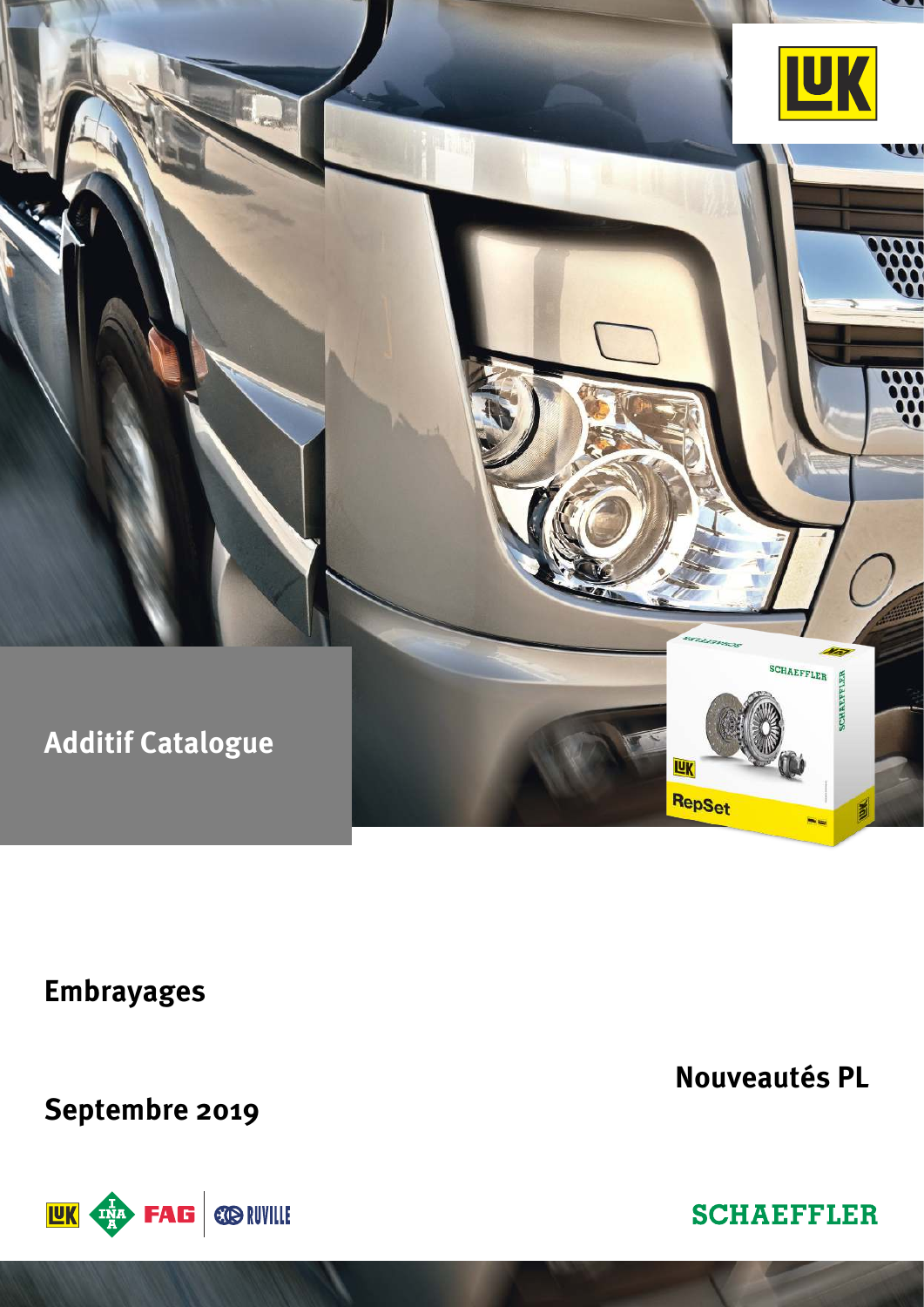#### **MERCEDES-BENZ**











N

| <b>MERCEDES-BENZ</b>                                                       |           |                                                                                    |             |  |
|----------------------------------------------------------------------------|-----------|------------------------------------------------------------------------------------|-------------|--|
| <b>ACTROS MP4</b>                                                          |           |                                                                                    |             |  |
| 1824; 1827; 1830; 1832; 1833; 1835;                                        | $07.11 -$ | <b>■ SA504656 21/24; ■ Powershift</b>                                              | 643 3404 33 |  |
| 1836; 1840; 1842; 1843; 1845; 1848;                                        |           | <b>■ SA504656 58/59; III</b> Powershift                                            |             |  |
| 1851; 1852; 1858; 1863; 2024; 2027;<br>2030; 2032; 2033; 2035; 2036; 2040; |           | <b>■ SA504657 62/63; III</b> Powershift                                            |             |  |
| 2042; 2043; 2045; 2048; 2051; 2427;                                        |           | <b>● SA504656 21/24; ID</b> Powershift                                             | 643 3404 09 |  |
| 2430; 2432; 2433; 2435; 2436; 2440;                                        |           | <b>■ SA504656 58/59; III</b> Powershift<br><b>■ SA504657 62/63; III</b> Powershift |             |  |
| 2442; 2443; 2445; 2448; 2451; 2527;                                        |           |                                                                                    |             |  |
| 2530; 2532; 2533; 2535; 2536; 2540;<br>2542; 2543; 2545; 2548; 2551; 2627; |           |                                                                                    |             |  |
| 2630; 2632; 2633; 2635; 2636; 2640;                                        |           |                                                                                    |             |  |
| 2642; 2643; 2645; 2648; 2651; 3333;                                        |           |                                                                                    |             |  |
| 3336; 3340; 3342; 3343; 3345; 3348;                                        |           |                                                                                    |             |  |
| 3351; 4152<br>$\equiv$ 963.002, 963.003, 963.004,                          |           |                                                                                    |             |  |
| 963.005, 963.020, 963.021, 963.024,                                        |           |                                                                                    |             |  |
| 963.025, 963.026, 963.402, 963.403,                                        |           |                                                                                    |             |  |
| 963.404, 963.405, 963.406, 963.420,                                        |           |                                                                                    |             |  |
| 963.424, 963.425, 963.426, 963.427<br>■ OM 470.906; OM 471.900;            |           |                                                                                    |             |  |
| OM 471.909; OM 473.900;                                                    |           |                                                                                    |             |  |
| OM 473.903; OM 473.905;                                                    |           |                                                                                    |             |  |
| OM 936.912; OM 936.916;                                                    |           |                                                                                    |             |  |
| (175-460kW)<br><b>ANTOS</b>                                                |           |                                                                                    |             |  |
| 1824; 1827; 1830; 1832; 1833; 1835;                                        | $07.12 -$ | <b>■ SA504656 21/24; III</b> Powershift                                            | 643 3404 33 |  |
| 1836; 1840; 1842; 1843; 1845; 1848;                                        |           | <b>■ SA504656 58/59; III</b> Powershift                                            |             |  |
| 1851; 2024; 2027; 2030; 2032; 2033;                                        |           | <b>■ SA504657 62/63; III</b> Powershift                                            |             |  |
| 2035; 2036; 2040; 2042; 2043; 2045;<br>2048; 2051; 2427; 2430; 2432; 2433; |           | <b>● SA504656 21/24; ■ Powershift</b>                                              | 643 3404 09 |  |
| 2435; 2436; 2440; 2442; 2443; 2445;                                        |           | <b>1</b> SA504656 58/59; I Powershift                                              |             |  |
| 2448; 2451; 2527; 2530; 2532; 2533;                                        |           | <b>■ SA504657 62/63; III</b> Powershift                                            |             |  |
| 2535; 2536; 2540; 2542; 2543; 2545;                                        |           |                                                                                    |             |  |
| 2548; 2551; 2627; 2630; 2632; 2633;<br>2635; 2636; 2640; 2642; 2643; 2645; |           |                                                                                    |             |  |
| 2648; 2651; 3333; 3336; 3340; 3342;                                        |           |                                                                                    |             |  |
| 3343; 3345; 3348; 3351                                                     |           |                                                                                    |             |  |
| $\equiv$ 963.002, 963.003, 963.004,                                        |           |                                                                                    |             |  |
| 963.005, 963.020, 963.021, 963.024,<br>963.025, 963.026, 963.402, 963.403, |           |                                                                                    |             |  |
| 963.404, 963.405, 963.406, 963.420,                                        |           |                                                                                    |             |  |
| 963.423, 963.424, 963.425, 963.426,                                        |           |                                                                                    |             |  |
| 963.427                                                                    |           |                                                                                    |             |  |
| ⊪≡ OM 470.906; OM 470.910;<br>OM 471.900; OM 471.909;                      |           |                                                                                    |             |  |
| OM 936.912; OM 936.916;                                                    |           |                                                                                    |             |  |
| $(175-375kW)$                                                              |           |                                                                                    |             |  |
| <b>AROCS</b>                                                               |           |                                                                                    |             |  |
| 1824; 1827; 1830; 1832; 1833; 1835;<br>1836; 1840; 1842; 1843; 1845; 1848; | $01.13 -$ | $\bullet$ SA504656 21/24; $\bullet$ Powershift                                     | 643 3404 33 |  |
| 1851; 2024; 2424; 2027; 2030; 2032;                                        |           | <b>■ SA504656 58/59; III</b> Powershift<br><b>1</b> SA504657 62/63; I= Powershift  |             |  |
| 2033; 2035; 2036; 2040; 2042; 2043;                                        |           |                                                                                    |             |  |
| 2045; 2048; 2051; 2527; 2530; 2532;                                        |           |                                                                                    |             |  |
| 2533; 2535; 2536; 2540; 2542; 2543;<br>2545; 2548; 2551; 2552; 2558; 2563; |           |                                                                                    |             |  |
| 2627; 2630; 2632; 2633; 2635; 2636;                                        |           |                                                                                    |             |  |
| 2640; 2642; 2643; 2645; 2648; 2651;                                        |           |                                                                                    |             |  |
| 3227; 3230; 3232; 3233; 3235; 3236;                                        |           |                                                                                    |             |  |
| 3240; 3242; 3243; 3245; 3248; 3251;<br>3333; 3336; 3340; 3342; 3343; 3345; |           |                                                                                    |             |  |
| 3345B; 3345K; 3345S; 3348; 3351;                                           |           |                                                                                    |             |  |
| 4133; 4136; 4140; 4142; 4143; 4145;                                        |           |                                                                                    |             |  |
| 4148; 4151<br>$\equiv$ 964.000, 964.001, 964.007,                          |           |                                                                                    |             |  |
| 964.008, 964.014, 964.016, 964.018,                                        |           |                                                                                    |             |  |
| 964.020, 964.022, 964.024, 964.025,                                        |           |                                                                                    |             |  |
| 964.026, 964.030, 964.031, 964.038,                                        |           |                                                                                    |             |  |
| 964.041, 964.200, 964.201, 964.207,<br>964.208, 964.214, 964.216, 964.218, |           |                                                                                    |             |  |
| 964.224, 964.226, 964.230, 964.231,                                        |           |                                                                                    |             |  |
| 964.232, 964.238, 964.241, 964.314,                                        |           |                                                                                    |             |  |
| 964.316, 964.324, 964.326, 964.330,                                        |           |                                                                                    |             |  |
| 964.331, 964.338, 964.341, 964.401,<br>964.402, 964.403, 964.407, 964.408, |           |                                                                                    |             |  |
| 964.414, 964.416, 964.418, 964.420,                                        |           |                                                                                    |             |  |
| 964.422, 964.423, 964.424, 964.425,                                        |           |                                                                                    |             |  |
| 964.426                                                                    |           |                                                                                    |             |  |
|                                                                            |           |                                                                                    |             |  |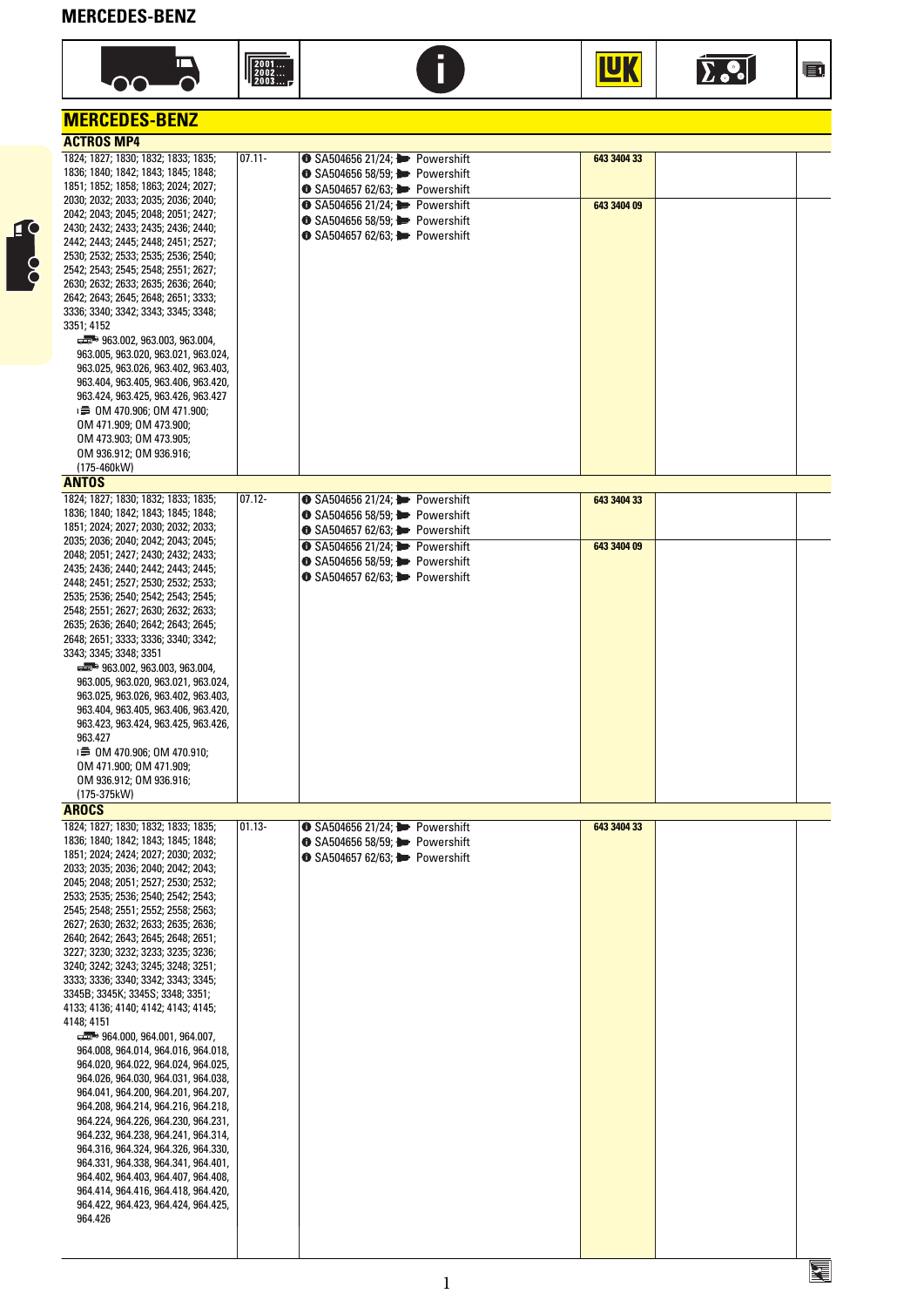**RENAULT TRUCKS**

画



OM 470.903; OM 470.906; OM 470.908; OM 470.910; OM 470.913; OM 471.900; OM 471.906; OM 471.909; OM 471.926; OM 473.900;

**MERCEDES-BENZ**

**AROCS**





01.13- **O SA504656 21/24; II** Powershift

SA504656 58/59; Powershift SA504657 62/63; Powershift



**643 3404 09**

# **10** 8

| OM 473.907; OM 473.909;                                  |           |                                                                   |             |                    |                   |    |
|----------------------------------------------------------|-----------|-------------------------------------------------------------------|-------------|--------------------|-------------------|----|
| OM 936.912; OM 936.916;                                  |           |                                                                   |             |                    |                   |    |
| (175-460kW)<br><b>ECONIC 2</b>                           |           |                                                                   |             |                    |                   |    |
| 1835; 2635                                               | $04.13 -$ |                                                                   |             |                    |                   |    |
|                                                          |           | <b>Powershift</b><br><b>Powershift</b>                            | 643 3404 33 |                    |                   |    |
| 956.005, 956.008, 956.063, 956.064                       |           |                                                                   | 643 3404 09 |                    |                   |    |
| ■ 0M 936.972; (260kW)                                    |           |                                                                   |             |                    |                   |    |
| <b>RENAULT TRUCKS</b>                                    |           |                                                                   |             |                    |                   |    |
|                                                          |           |                                                                   |             |                    |                   |    |
| <b>C-Serie</b>                                           |           |                                                                   |             |                    |                   |    |
| 440P 440PK: 440T 440TK: 480T 480TK: 01.13-<br>480P 480PK |           | $\blacktriangleright$ AT2412 D                                    | 643 3455 33 |                    |                   |    |
| ■ DTI13-122HK; DTI13-122HL;                              |           | $\blacktriangleright$ AT2612 D                                    |             |                    |                   |    |
| (323-353kW)                                              |           | <b>ID</b> AT02612 D                                               |             |                    |                   |    |
|                                                          |           | $\blacktriangleright$ AT2612 D<br>$\blacktriangleright$ AT02612 D | 643 3455 09 | <b>143 0389 10</b> | <b>DE2</b> 15     | 14 |
|                                                          |           |                                                                   |             | 343 0139 10        |                   |    |
|                                                          |           | $\blacktriangleright$ AT2412 D<br>$\blacktriangleright$ AT2612 D  | 143 0389 10 |                    |                   |    |
|                                                          |           | $\blacktriangleright$ AT02612 D                                   |             |                    |                   |    |
| 520P 520PK; 520T 520TK                                   | $01.13 -$ | $\blacktriangleright$ AT2612 D                                    | 643 3455 33 |                    |                   |    |
| ■ DTI13-122HM; (382kW)                                   |           | $\blacktriangleright$ AT02612 D                                   |             |                    |                   |    |
|                                                          |           | $\blacktriangleright$ AT2612 D                                    | 643 3455 09 | <b>143 0389 10</b> | <b>DE21 15</b>    | 14 |
|                                                          |           | $\blacktriangleright$ AT02612 D                                   |             | 343 0139 10        |                   |    |
|                                                          |           | $\rightarrow$ AT2612 D                                            | 143 0389 10 |                    |                   |    |
|                                                          |           | $\blacksquare$ AT02612 D                                          |             |                    |                   |    |
| 460P 460PK, XLOAD: 430FG P: 380P                         | $01.13 -$ | $\blacktriangleright$ AT2412 D                                    | 643 3455 33 |                    |                   |    |
| 380PK, XLOAD; 430T 430TK; 380T                           |           | $\blacktriangleright$ AT2612 D                                    |             |                    |                   |    |
| 380TK; 460T 460TK; 430P 430PK,                           |           | $\blacksquare$ AT02612 D                                          |             |                    |                   |    |
| XLOAD; 380FG P                                           |           | $\blacktriangleright$ AT2412 D                                    | 643 3455 09 | <b>143 0389 10</b> | <b>DE21</b> 15    | 14 |
| □ DTI11-122HH; DTI11-122HI;                              |           | $\blacktriangleright$ AT2612 D                                    |             | 343 0139 10        |                   |    |
| DTI11-122HJ; (279-338kW)                                 |           | $\blacktriangleright$ AT02612 D                                   |             |                    |                   |    |
|                                                          |           | $\blacktriangleright$ AT2412 D                                    | 143 0389 10 |                    |                   |    |
|                                                          |           | $\blacktriangleright$ AT2612 D                                    |             |                    |                   |    |
|                                                          |           | $\blacktriangleright$ AT02612 D                                   |             |                    |                   |    |
|                                                          |           | $\blacktriangleright$ AT2412 E                                    |             |                    |                   |    |
|                                                          |           | $\blacktriangleright$ AT2612 E                                    |             |                    |                   |    |
|                                                          |           | $\blacktriangleright$ AT02612 E                                   |             |                    |                   |    |
|                                                          |           | $\blacktriangleright$ AT2412 F                                    |             |                    |                   |    |
|                                                          |           | $\blacktriangleright$ AT2612 F                                    |             |                    |                   |    |
| <b>D-Serie</b>                                           |           | $\blacktriangleright$ AT02612 F                                   |             |                    |                   |    |
| 18 T 380, 430; 18 P 380, 430; 18 FG                      | $01.13 -$ |                                                                   |             |                    |                   |    |
| 380, 430                                                 |           | $\blacktriangleright$ AT2412 E<br>$\blacktriangleright$ AT2612 E  | 143 0389 10 |                    |                   |    |
| !■ DTI11-122HH; DTI11-122HI;                             |           | $\blacktriangleright$ AT02612 E                                   |             |                    |                   |    |
| (279-316kW)                                              |           | $\blacktriangleright$ AT2412 F                                    |             |                    |                   |    |
|                                                          |           | <b>ID</b> AT2612 F                                                |             |                    |                   |    |
|                                                          |           | <b>ID</b> AT02612 F                                               |             |                    |                   |    |
| <b>Kerax</b>                                             |           |                                                                   |             |                    |                   |    |
| 370.18; 370.26; 370.32                                   | $10.05 -$ | $\blacktriangleright$ AT2512 C                                    | 643 3456 33 |                    |                   |    |
| ■ DXi 11; (272kW)                                        |           | <b>ID</b> AT02512 C                                               |             |                    |                   |    |
|                                                          |           | $\blacktriangleright$ AT2512 C                                    | 643 3456 09 | <b>143 0390 10</b> | <b>DR2J</b> 15    | 14 |
|                                                          |           | <b>ID</b> A0T2512 C                                               |             | 343 0228 10        |                   |    |
| 410.18; 410.26; 410.32                                   | $10.05 -$ | $\blacktriangleright$ AT2512 C                                    | 643 3456 33 |                    |                   |    |
| ■ DXi 11; (302kW)                                        |           | <b>ID</b> AT02512 C                                               |             |                    |                   |    |
|                                                          |           | $\blacktriangleright$ AT2512 C                                    | 643 3456 09 | <b>143 0390 10</b> | <b>DESPENDENT</b> | 14 |
|                                                          |           | <b>ID</b> AT02512 C                                               |             | 343 0228 10        |                   |    |
| 450.18; 450.26; 450.32                                   | $10.05 -$ | $\blacktriangleright$ AT2512 C                                    | 643 3455 33 |                    |                   |    |
| ■ DXi 11; (331kW)                                        |           | <b>ID</b> AT02512 C                                               |             |                    |                   |    |
|                                                          |           | AT2512C                                                           | 643 3455 09 | <b>143 0389 10</b> | <b>DEST</b> 15    | 14 |
|                                                          |           | <b>ID</b> AT02512 C                                               |             | 343 0139 10        |                   |    |
|                                                          |           | $\blacktriangleright$ AT2512 C                                    | 143 0389 10 |                    |                   |    |
|                                                          |           | $\blacktriangleright$ AT02512 C                                   |             |                    |                   |    |
| 460.32; 500.32                                           | $05.06 -$ | $\blacktriangleright$ AT2412 C                                    | 643 3455 33 |                    |                   |    |
| ■ DXi 13; (339-368kW)                                    |           | $\blacksquare$ AT2512 C                                           |             |                    |                   |    |
|                                                          |           | <b>ID</b> AT02512 C                                               |             |                    |                   |    |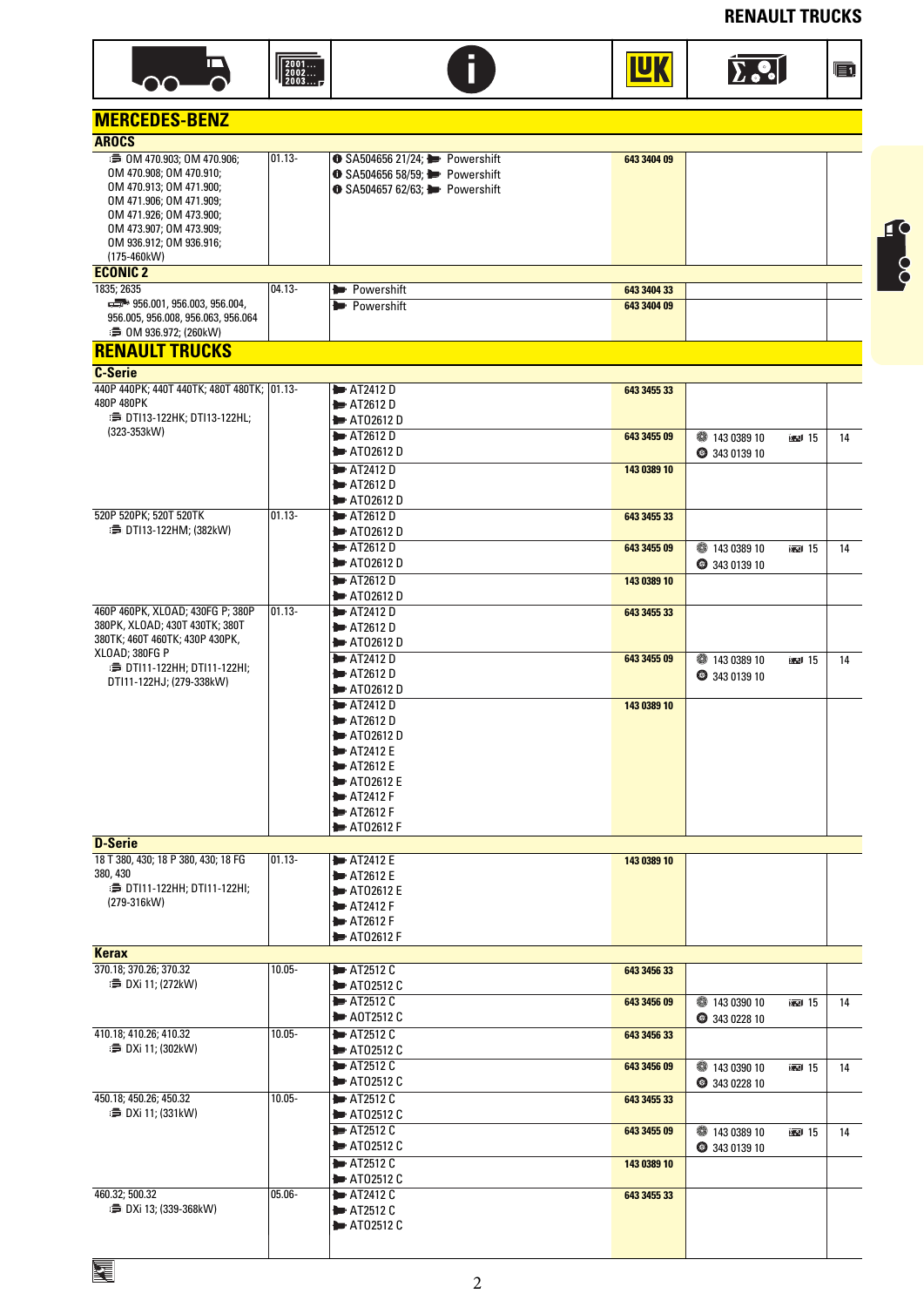#### **RENAULT TRUCKS**











| <b>RENAULT TRUCKS</b>                          |           |                                                                  |             |                    |                  |    |
|------------------------------------------------|-----------|------------------------------------------------------------------|-------------|--------------------|------------------|----|
| <b>Kerax</b>                                   |           |                                                                  |             |                    |                  |    |
| 460.32; 500.32                                 | $05.06 -$ | $\blacktriangleright$ AT2412 C                                   | 643 3455 09 | <b>143 0389 10</b> | 图 15             | 14 |
| ■ DXi 13; (339-368kW)                          |           | $\blacktriangleright$ AT2512 C                                   |             | <b>343 0139 10</b> |                  |    |
|                                                |           | $\blacktriangleright$ AT02512 C                                  |             |                    |                  |    |
|                                                |           | $\blacktriangleright$ AT2412 C                                   | 143 0389 10 |                    |                  |    |
|                                                |           | $\blacktriangleright$ AT2512 C                                   |             |                    |                  |    |
|                                                |           | $\blacktriangleright$ AT02512 C                                  |             |                    |                  |    |
| <b>K-Serie</b>                                 |           |                                                                  |             |                    |                  |    |
| 430P HEAVY, MEDIUM, XTREM; 460T 01.13-         |           | $\blacktriangleright$ AT2412 E                                   | 143 0389 10 |                    |                  |    |
| HEAVY, MEDIUM; 380T HEAVY, ME-                 |           | $\blacktriangleright$ AT2612 E                                   |             |                    |                  |    |
| DIUM; 460P HEAVY, MEDIUM; 480P                 |           | $\blacktriangleright$ AT02612 E                                  |             |                    |                  |    |
| XTREM; 430T HEAVY, MEDIUM; 380P                |           | $\blacktriangleright$ AT2412 F                                   |             |                    |                  |    |
| HEAVY, MEDIUM, XTREM                           |           | <b>ID</b> AT02612 F                                              |             |                    |                  |    |
| ■ DTI11-122HH; DTI11-122HI;                    |           |                                                                  |             |                    |                  |    |
| DTI11-122HJ; (279-338kW)                       |           |                                                                  |             |                    |                  |    |
| <b>Magnum</b>                                  |           |                                                                  |             |                    |                  |    |
| DXi 13 440.19, 480.19, 480.26, 520.18,         | $03.09 -$ | $\blacktriangleright$ AT2412 C                                   | 643 3455 33 |                    |                  |    |
| 520.19, 520.24, 520.26                         |           | $\blacktriangleright$ AT2512 C                                   |             |                    |                  |    |
| ■ DXi 13; (323-382kW)                          |           | $\blacktriangleright$ AT2412 D                                   |             |                    |                  |    |
|                                                |           | $\blacktriangleright$ AT2612 D                                   |             |                    |                  |    |
|                                                |           | $\blacktriangleright$ AT2412 C                                   | 643 3455 09 | <b>143 0389 10</b> | <b>DE2</b> 15    | 14 |
|                                                |           | $\blacktriangleright$ AT2512 C                                   |             | 343 0139 10        |                  |    |
|                                                |           | $\blacktriangleright$ AT2412 D                                   |             |                    |                  |    |
|                                                |           | $\blacktriangleright$ AT2612 D                                   |             |                    |                  |    |
|                                                |           | $\blacktriangleright$ AT2412 C                                   | 143 0389 10 |                    |                  |    |
|                                                |           | $\blacktriangleright$ AT2512 C                                   |             |                    |                  |    |
|                                                |           | $\blacktriangleright$ AT2612 D                                   |             |                    |                  |    |
| DXi 13 460.18 T, DXi 13 460.24, 460.25, 05.06- |           | $\blacktriangleright$ AT2412 C                                   | 643 3455 33 |                    |                  |    |
| 460.26; DXi 13 460.26 T                        |           | <b>I</b> ■ AT2512 C                                              |             |                    |                  |    |
| ■ DXi 13; (339kW)                              |           | $\blacktriangleright$ AT02512 C                                  |             |                    |                  |    |
|                                                |           | $\blacktriangleright$ AT2412 C                                   | 643 3455 09 | ● 143 0389 10      | <b>DRI</b> 15    | 14 |
|                                                |           | $\blacktriangleright$ AT2512 C                                   |             | <b>343 0139 10</b> |                  |    |
|                                                |           | $\blacktriangleright$ AT02512 C                                  |             |                    |                  |    |
|                                                |           | $\blacktriangleright$ AT2412 C                                   | 143 0389 10 |                    |                  |    |
|                                                |           | $\blacktriangleright$ AT2512-C                                   |             |                    |                  |    |
|                                                |           | <b>ID</b> AT02512 C                                              |             |                    |                  |    |
| DXi 13 500.18 T; DXi 13 500.24, 500.25, 05.06- |           | $\blacktriangleright$ AT2412 C                                   | 643 3455 33 |                    |                  |    |
| 500.26; DXi 13 500.26 T                        |           | $\blacktriangleright$ AT2512 C                                   |             |                    |                  |    |
| ■ DXi 13; (368kW)                              |           | <b>ID</b> AT02512 C                                              |             |                    |                  |    |
|                                                |           | $\blacktriangleright$ AT2412 C                                   | 643 3455 09 | ● 143 0389 10      | <b>DRI</b> 15    | 14 |
|                                                |           | $\blacktriangleright$ AT2512 C                                   |             | <b>343 0139 10</b> |                  |    |
|                                                |           | $\blacktriangleright$ AT02512 C                                  |             |                    |                  |    |
|                                                |           | $\blacktriangleright$ AT2412 C                                   | 143 0389 10 |                    |                  |    |
|                                                |           | $\blacktriangleright$ AT2512 C                                   |             |                    |                  |    |
|                                                |           | $\blacktriangleright$ AT02512 C                                  |             |                    |                  |    |
| DXi 13 520.25                                  | $08.09 -$ | $\blacktriangleright$ AT2412 C                                   | 643 3455 33 |                    |                  |    |
| ■ DXi 13; (382kW)                              |           | $\blacktriangleright$ AT2512 C                                   |             |                    |                  |    |
|                                                |           | $\blacktriangleright$ AT2412 D                                   |             |                    |                  |    |
|                                                |           | $\blacktriangleright$ AT2612 D                                   |             |                    |                  |    |
|                                                |           | $\blacktriangleright$ AT2412 C                                   | 643 3455 33 |                    |                  |    |
|                                                |           | $\blacktriangleright$ AT2512 C                                   |             |                    |                  |    |
|                                                |           | $\blacktriangleright$ AT2412 D                                   |             |                    |                  |    |
|                                                |           | $\blacktriangleright$ AT2612 D                                   |             |                    |                  |    |
|                                                |           | $\blacktriangleright$ AT2412 C                                   | 643 3455 09 | <b>143 0389 10</b> | <b>DRE</b> DI 15 | 14 |
|                                                |           | $\blacktriangleright$ AT2512 C                                   |             | <b>343 0139 10</b> |                  |    |
|                                                |           | $\blacktriangleright$ AT2412 D                                   |             |                    |                  |    |
|                                                |           | <b>D</b> AT2612 D                                                |             |                    |                  |    |
|                                                |           | $\blacktriangleright$ AT2412 C                                   | 643 3455 09 | <b>143 0389 10</b> | <b>DEP</b> 15    | 14 |
|                                                |           | $\blacktriangleright$ AT2512 C                                   |             | <b>343 0139 10</b> |                  |    |
|                                                |           | $\blacktriangleright$ AT2412 D                                   |             |                    |                  |    |
|                                                |           | $\blacktriangleright$ AT2612 D                                   |             |                    |                  |    |
|                                                |           | $\blacktriangleright$ AT2412 C                                   | 143 0389 10 |                    |                  |    |
|                                                |           | $\blacktriangleright$ AT2512 C                                   |             |                    |                  |    |
|                                                |           | $\blacktriangleright$ AT2412 D                                   |             |                    |                  |    |
|                                                |           | $\blacktriangleright$ AT2612 D                                   |             |                    |                  |    |
|                                                |           |                                                                  |             |                    |                  |    |
|                                                |           | $\blacktriangleright$ AT2412 C<br>$\blacktriangleright$ AT2512 C | 143 0389 10 |                    |                  |    |
|                                                |           | $\blacktriangleright$ AT2612 D                                   |             |                    |                  |    |
|                                                |           |                                                                  |             |                    |                  |    |
|                                                |           |                                                                  |             |                    |                  |    |
|                                                |           |                                                                  |             |                    |                  |    |
|                                                |           |                                                                  |             |                    |                  |    |
|                                                |           |                                                                  |             |                    |                  |    |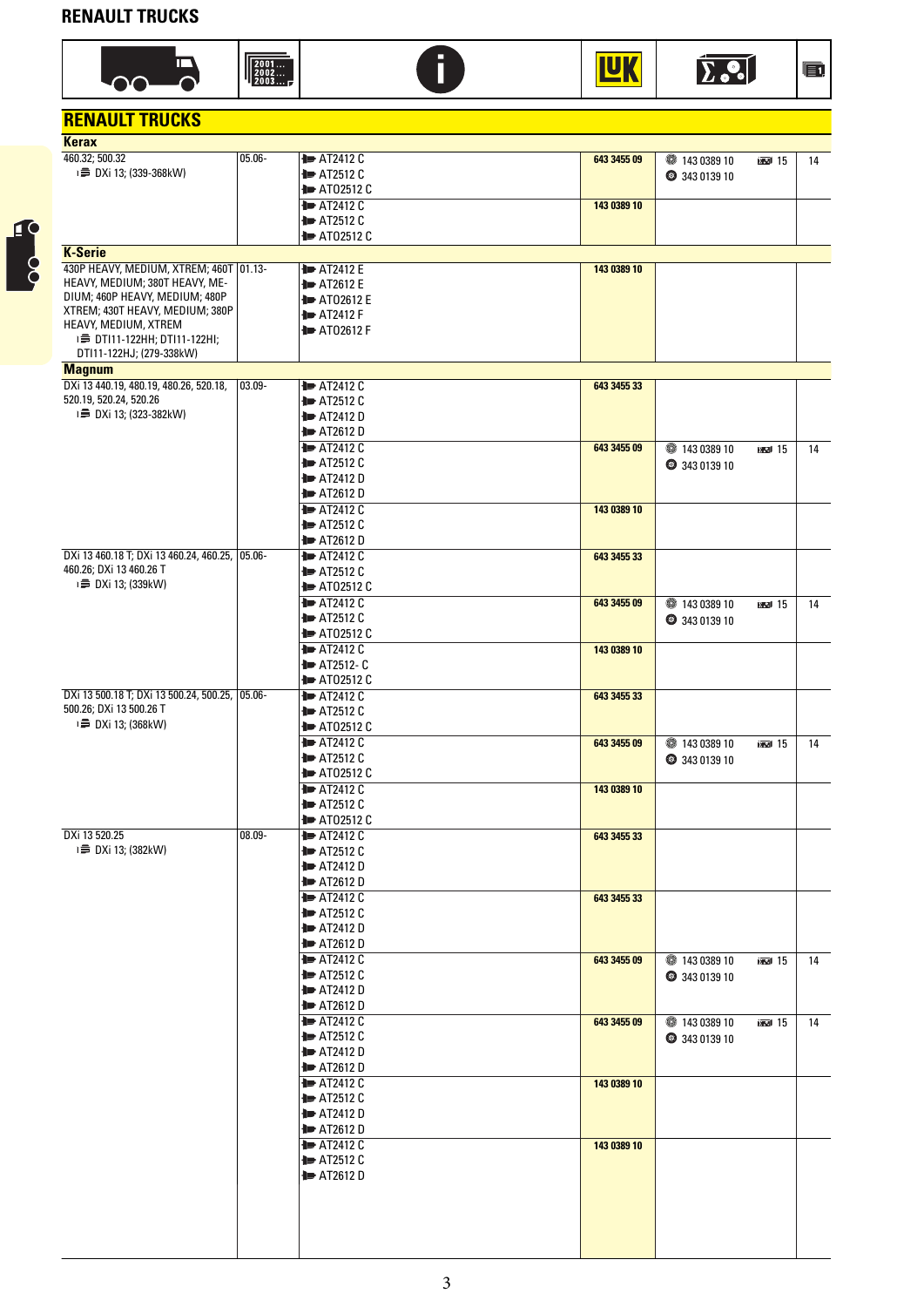





 $\sum$ ...  $\blacksquare$ 

**TAK** 

## **RENAULT TRUCKS**

| <b>Premium 2</b>                                                                 |           |                                                                   |             |                    |                  |    |
|----------------------------------------------------------------------------------|-----------|-------------------------------------------------------------------|-------------|--------------------|------------------|----|
| Distribution 370.18 D; Distribution                                              | $10.05 -$ | $\blacktriangleright$ AT2412 C                                    | 643 3456 33 |                    |                  |    |
| 370.26, 380.18, 410.26; Distribution                                             |           | $\blacktriangleright$ AT2412 D                                    |             |                    |                  |    |
| 410.18 D; Lander 380.19, 380.26,<br>380.32                                       |           | <b>ID</b> AT02512 C                                               |             |                    |                  |    |
| ■ DXi 11; (272-302kW)                                                            |           | $\blacktriangleright$ AT02512 D                                   |             |                    |                  |    |
|                                                                                  |           | $\blacktriangleright$ AT2412 C<br>$\blacktriangleright$ AT2412 D  | 643 3456 09 | <b>143 0390 10</b> | DE20 15          | 14 |
|                                                                                  |           | $\blacktriangleright$ AT02512 C                                   |             | 343 0228 10        |                  |    |
|                                                                                  |           | $\blacktriangleright$ AT02512 D                                   |             |                    |                  |    |
| Distribution 380.19, 380.26                                                      | $10.06 -$ | <b>ID-ZF; AT2412 C</b>                                            | 643 3456 33 |                    |                  |    |
| ■ DXi 11; (280kW)                                                                |           | $\blacktriangleright$ ZF; AT2412 D                                |             |                    |                  |    |
|                                                                                  |           | $\blacktriangleright$ ZF; AT02512 C                               |             |                    |                  |    |
|                                                                                  |           | <b>ID-ZF; AT02512 D</b>                                           |             |                    |                  |    |
|                                                                                  |           | $E = ZF$ : AT2412 C                                               | 643 3456 09 | <b>143 0390 10</b> | <b>DEPUTE</b> 15 | 14 |
|                                                                                  |           | $E = ZF$ : AT2412 D                                               |             | 343 0228 10        |                  |    |
|                                                                                  |           | <b>ID-ZF; ATO2512 C</b>                                           |             |                    |                  |    |
| Distribution 430.18, 430.19, 430.26,                                             | $10.05 -$ | $\square$ ezf; ato2512 d<br>$\blacktriangleright$ ZF; AT2412 C    | 643 3455 33 |                    |                  |    |
| 460.19; Distribution 450.18 D; Lander                                            |           | $\blacktriangleright$ $ZF$ ; AT2412 D                             |             |                    |                  |    |
| 430.18, 430.26, 430.32, 440.18, 440.19,                                          |           | $\square$ ZF; AT02512 C                                           |             |                    |                  |    |
| 440.26, 440.32, 460.18, 460.26, 460.32                                           |           | $\blacktriangleright$ 2F; AT02512 D                               |             |                    |                  |    |
| □■ DXi 11; (316-339kW)                                                           |           | $\square$ ezf; ato2612 d                                          |             |                    |                  |    |
|                                                                                  |           | $\blacksquare$ ZF: AT2412 C                                       | 643 3455 09 | <b>43 0389 10</b>  | 图 15             | 14 |
|                                                                                  |           | $\blacktriangleright$ ZF; AT2412 D                                |             | 343 0139 10        |                  |    |
|                                                                                  |           | <b>ID</b> ZF; AT02512 C                                           |             |                    |                  |    |
|                                                                                  |           | $\blacktriangleright$ ZF; AT02512 D                               |             |                    |                  |    |
|                                                                                  |           | <b>ID-ZF; AT02612 D</b>                                           |             |                    |                  |    |
|                                                                                  |           | $\blacktriangleright$ ZF; AT2412 C<br>$E = ZF$ : AT2412 D         | 143 0389 10 |                    |                  |    |
|                                                                                  |           | $\square$ ZF; AT 2612 D                                           |             |                    |                  |    |
|                                                                                  |           | $\blacktriangleright$ ZF; AT02512 C                               |             |                    |                  |    |
|                                                                                  |           | $\blacktriangleright$ ZF; AT02512 D                               |             |                    |                  |    |
|                                                                                  |           | $\square$ $ZF$ ; AT02612 D                                        |             |                    |                  |    |
| Route 330.18 T; Route 380.18, 380.19,                                            | $10.05 -$ | $\blacktriangleright$ AT2412 C                                    | 643 3456 33 |                    |                  |    |
| 380.26                                                                           |           | $\blacktriangleright$ AT2412 D                                    |             |                    |                  |    |
| ■ DXi 11; (243-280kW)                                                            |           | $\blacktriangleright$ AT2412 C                                    | 643 3456 09 | <b>143 0390 10</b> | ाया 15           | 14 |
|                                                                                  |           | $\blacktriangleright$ AT2412 D                                    |             | 343 0228 10        |                  |    |
| Route 410.18 D; Route 410.24, 410.25,                                            | $10.05 -$ | $\blacktriangleright$ AT2412 C                                    | 643 3456 33 |                    |                  |    |
| 410.26                                                                           |           | $\blacktriangleright$ AT02512 C                                   |             |                    |                  |    |
| ■ DXi 11; (302kW)                                                                |           | $\blacktriangleright$ AT2412 C                                    | 643 3456 09 | <b>143 0390 10</b> | 网 15             | 14 |
|                                                                                  |           | <b>ID</b> AT02512 C                                               |             | 343 0228 10        |                  |    |
| Route 430.18, 430.19, 430.26, 450.18,<br>450.24, 450.25, 450.26, 460.18, 460.26; | $10.05 -$ | $\blacktriangleright$ AT2412 C                                    | 643 3455 33 |                    |                  |    |
| Route 450.18 D                                                                   |           | $\blacktriangleright$ AT02512 C<br>$\blacktriangleright$ AT2412 C | 643 3455 09 |                    |                  |    |
| ■ DXi 11; (316-339kW)                                                            |           | <b>I</b> ■ AT02512 C                                              |             | <b>43 0389 10</b>  | <b>DEP</b> 15    | 14 |
|                                                                                  |           | $\blacktriangleright$ AT2412 C                                    | 143 0389 10 | <b>343 0139 10</b> |                  |    |
|                                                                                  |           | <b>ID</b> AT02512 C                                               |             |                    |                  |    |
| <b>T-Serie</b>                                                                   |           |                                                                   |             |                    |                  |    |
| 460P LOW; 380T LOW, PUS, TAG, X-                                                 | $01.13 -$ | $\blacktriangleright$ AT2412 E                                    | 143 0389 10 |                    |                  |    |
| LOW; 430P LOW; 430T LOW, PUS,                                                    |           | AT2612 E                                                          |             |                    |                  |    |
| TAG, X-LOW; 460T LOW, PUS, TAG, X-                                               |           | $\blacktriangleright$ AT02612 E                                   |             |                    |                  |    |
| LOW; 380P LOW<br><sup>1</sup> DTI11-122HH; DTI11-122HI;                          |           | $\blacktriangleright$ AT2412 F                                    |             |                    |                  |    |
| DTI11-122HJ; (280-338kW)                                                         |           | $\blacktriangleright$ AT02612 F                                   |             |                    |                  |    |
| <b>VOLVO</b>                                                                     |           |                                                                   |             |                    |                  |    |
|                                                                                  |           |                                                                   |             |                    |                  |    |
| <b>FE</b>                                                                        |           |                                                                   |             |                    |                  |    |
| FE 240-18, 240-22, 240-26, 260-18,<br>260-26, 280-18, 280-22, 280-26,            | $05.06 -$ | $\blacktriangleright$ AT2412 D<br>$\blacktriangleright$ AT2412 D  | 643 3456 33 |                    |                  |    |
| 300-18, 300-26, 320-18, 320-22,                                                  |           |                                                                   | 643 3456 09 | 290 143 0390 10    | <u>என</u> 15     | 14 |
| 320-26, 340-18, 340-26                                                           |           |                                                                   |             | 343 0228 10        |                  |    |
| ■ D7E240; D7E280; D7E320;                                                        |           |                                                                   |             |                    |                  |    |
| D7F240; D7F260; D7F300; D7F340;                                                  |           |                                                                   |             |                    |                  |    |
| (177-250kW)<br><b>FH</b>                                                         |           |                                                                   |             |                    |                  |    |
| 400; 420; 440; 460; 480; 500                                                     | $09.05 -$ | $\blacktriangleright$ AT2412 C                                    | 643 3455 33 |                    |                  |    |
| ■ D13A400; D13A440; D13A480;                                                     |           | $\blacktriangleright$ AT2512 C                                    |             |                    |                  |    |
| D13B400; D13B440; D13B500;                                                       |           | <b>ID</b> AT02512 C                                               |             |                    |                  |    |
| D13C420; D13C460; D13C500;                                                       |           | $\blacktriangleright$ AT2412 D                                    |             |                    |                  |    |
| D13H440; (294-368kW)                                                             |           | $\blacktriangleright$ AT2612 D                                    |             |                    |                  |    |
|                                                                                  |           | $\blacktriangleright$ AT2812 D                                    |             |                    |                  |    |
|                                                                                  |           |                                                                   |             |                    |                  |    |
|                                                                                  |           |                                                                   |             |                    |                  |    |

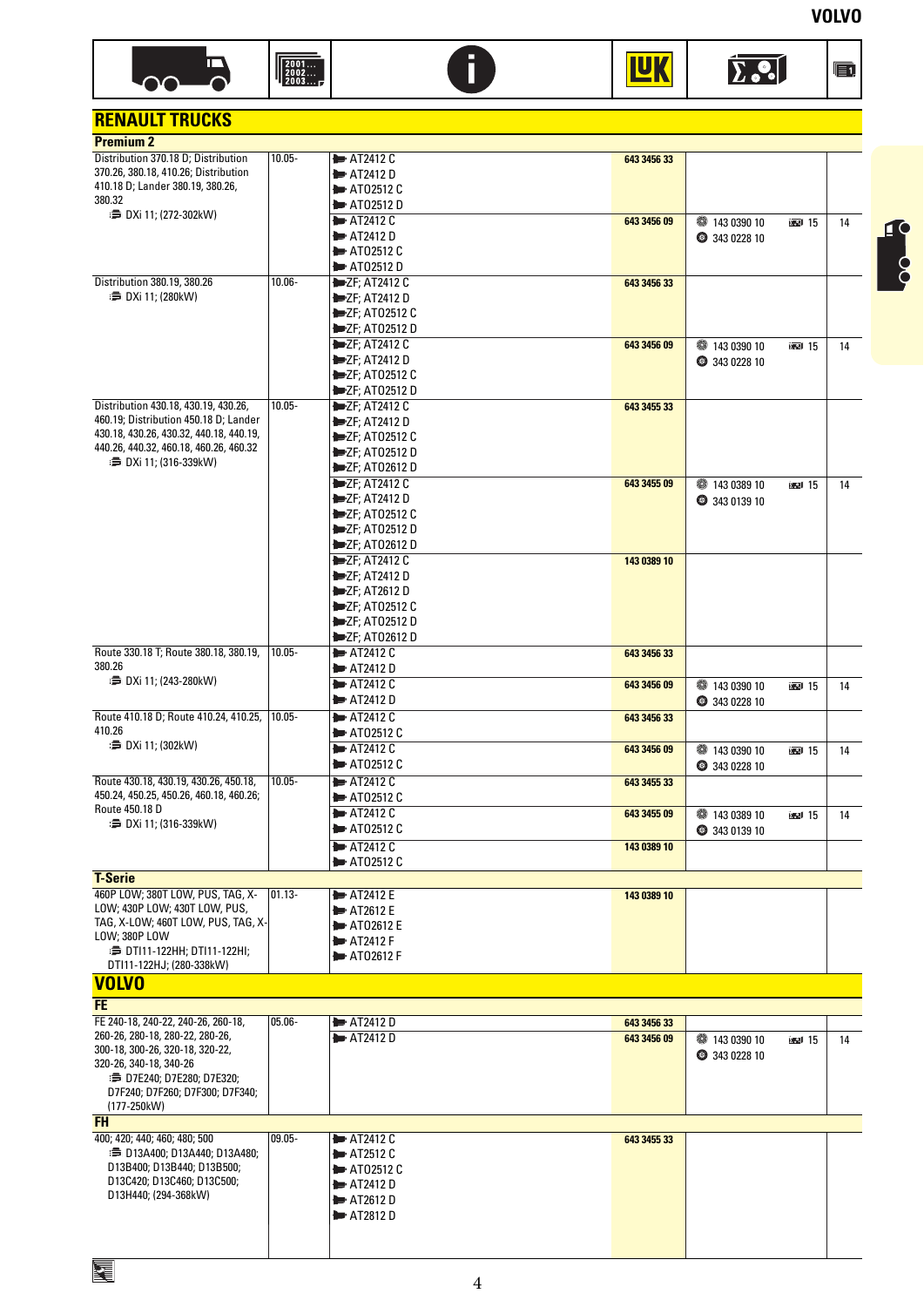| <b>VOLVO</b>                                       |           |                                 |             |                     |                  |    |
|----------------------------------------------------|-----------|---------------------------------|-------------|---------------------|------------------|----|
| <b>FH</b>                                          |           |                                 |             |                     |                  |    |
| 400; 420; 440; 460; 480; 500                       | $09.05 -$ | $\blacktriangleright$ AT2412 C  | 643 3455 09 | <b>143 0389 10</b>  | 图 15             | 14 |
| □■ D13A400; D13A440; D13A480;                      |           | $\blacktriangleright$ AT2512 C  |             | <b>343 0139 10</b>  |                  |    |
| D13B400; D13B440; D13B500;                         |           | $\blacktriangleright$ AT02512 C |             |                     |                  |    |
| D13C420; D13C460; D13C500;<br>D13H440; (294-368kW) |           | $\blacktriangleright$ AT2412 D  |             |                     |                  |    |
|                                                    |           | $\blacktriangleright$ AT2612 D  |             |                     |                  |    |
|                                                    |           | $\blacktriangleright$ AT2812 D  |             |                     |                  |    |
|                                                    |           | $\blacktriangleright$ AT2412 C  | 143 0389 10 |                     |                  |    |
|                                                    |           | $\blacktriangleright$ AT2512 C  |             |                     |                  |    |
|                                                    |           | $\blacktriangleright$ AT02512 C |             |                     |                  |    |
|                                                    |           | $\blacktriangleright$ AT2412 D  |             |                     |                  |    |
|                                                    |           | $\blacktriangleright$ AT2612 D  |             |                     |                  |    |
|                                                    |           | $\blacktriangleright$ AT02612 D |             |                     |                  |    |
| 520                                                | 09.05-    | $\blacktriangleright$ AT2512 C  | 643 3455 33 |                     |                  |    |
| ■ D13A520; (382kW)                                 |           | $\blacktriangleright$ AT02512 C |             |                     |                  |    |
|                                                    |           | $\blacktriangleright$ AT2612 D  |             |                     |                  |    |
|                                                    |           | $\blacktriangleright$ AT02612 D |             |                     |                  |    |
|                                                    |           | $\blacktriangleright$ AT2512 C  | 643 3455 09 | <b>143 0389 10</b>  | <b>DRE</b> ID 15 | 14 |
|                                                    |           | <b>ID</b> AT02512 C             |             | <b>343 0139 10</b>  |                  |    |
|                                                    |           | $\blacktriangleright$ AT2612 D  |             |                     |                  |    |
|                                                    |           | <b>ID</b> AT02612 D             |             |                     |                  |    |
|                                                    |           | $\blacktriangleright$ AT2512 C  | 143 0389 10 |                     |                  |    |
|                                                    |           | $\blacktriangleright$ AT02512 C |             |                     |                  |    |
|                                                    |           | $\blacktriangleright$ AT2612 D  |             |                     |                  |    |
|                                                    |           | $\blacktriangleright$ AT02612 D |             |                     |                  |    |
| 540                                                | $01.09 -$ | $\blacktriangleright$ AT2612 D  | 643 3455 33 |                     |                  |    |
| ■ D13C540; (397kW)                                 |           | $\blacktriangleright$ AT2812 D  |             |                     |                  |    |
|                                                    |           | $\blacktriangleright$ AT2612 D  | 643 3455 09 | <b></b> 143 0389 10 | <b>DESI</b> 15   | 14 |
|                                                    |           | $\blacktriangleright$ AT2812 D  |             | <b>343 0139 10</b>  |                  |    |
|                                                    |           | $\blacktriangleright$ AT2612 D  | 143 0389 10 |                     |                  |    |
|                                                    |           | $\blacktriangleright$ AT2812 D  |             |                     |                  |    |
| <b>FH II</b>                                       |           |                                 |             |                     |                  |    |
| $\overline{420}$                                   | $01.12 -$ |                                 | 643 3455 33 |                     |                  |    |
| ■ D13C420; D13K420; (309kW)                        |           |                                 |             |                     |                  |    |
|                                                    |           |                                 |             |                     |                  |    |
|                                                    |           | DI3C420; Del AT2412 D           |             |                     |                  |    |
|                                                    |           | DI3C420; DI3C420; DI AT2612 D   |             |                     |                  |    |
|                                                    |           |                                 |             |                     |                  |    |
|                                                    |           |                                 | 643 3455 09 | <b>143 0389 10</b>  | <b>DE21</b> 15   | 14 |
|                                                    |           |                                 |             | 343 0139 10         |                  |    |
|                                                    |           |                                 |             |                     |                  |    |
|                                                    |           |                                 |             |                     |                  |    |
|                                                    |           |                                 |             |                     |                  |    |
|                                                    |           |                                 |             |                     |                  |    |
|                                                    |           |                                 | 143 0389 10 |                     |                  |    |
|                                                    |           | D13C420; DITE-AT2512 C          |             |                     |                  |    |
|                                                    |           |                                 |             |                     |                  |    |
|                                                    |           | DE D13C420; III AT2412 D        |             |                     |                  |    |
|                                                    |           | !≣ D13C420; III≡ AT2612 D       |             |                     |                  |    |
|                                                    |           |                                 |             |                     |                  |    |
| 460                                                | $01.12 -$ |                                 | 643 3455 33 |                     |                  |    |
| □ D13C460; D13K460; (338kW)                        |           |                                 |             |                     |                  |    |
|                                                    |           |                                 |             |                     |                  |    |
|                                                    |           |                                 |             |                     |                  |    |
|                                                    |           | DE D13C460; III AT2612 D        |             |                     |                  |    |
|                                                    |           |                                 |             |                     |                  |    |
|                                                    |           |                                 | 643 3455 09 | <b>143 0389 10</b>  | <b>DRI</b> 15    | 14 |
|                                                    |           |                                 |             | <b>343 0139 10</b>  |                  |    |
|                                                    |           |                                 |             |                     |                  |    |
|                                                    |           | D13C460; D= AT2412 D="          |             |                     |                  |    |
|                                                    |           |                                 |             |                     |                  |    |
|                                                    |           |                                 |             |                     |                  |    |
|                                                    |           |                                 | 143 0389 10 |                     |                  |    |
|                                                    |           |                                 |             |                     |                  |    |
|                                                    |           |                                 |             |                     |                  |    |
|                                                    |           | D13C460; D= AT2412 D= 0         |             |                     |                  |    |
|                                                    |           |                                 |             |                     |                  |    |
|                                                    |           |                                 |             |                     |                  |    |
|                                                    |           |                                 |             |                     |                  |    |
|                                                    |           |                                 |             |                     |                  |    |
|                                                    |           |                                 |             |                     |                  |    |
|                                                    |           |                                 |             |                     |                  |    |
|                                                    |           |                                 |             |                     |                  |    |
|                                                    |           | 5                               |             |                     |                  | 圉  |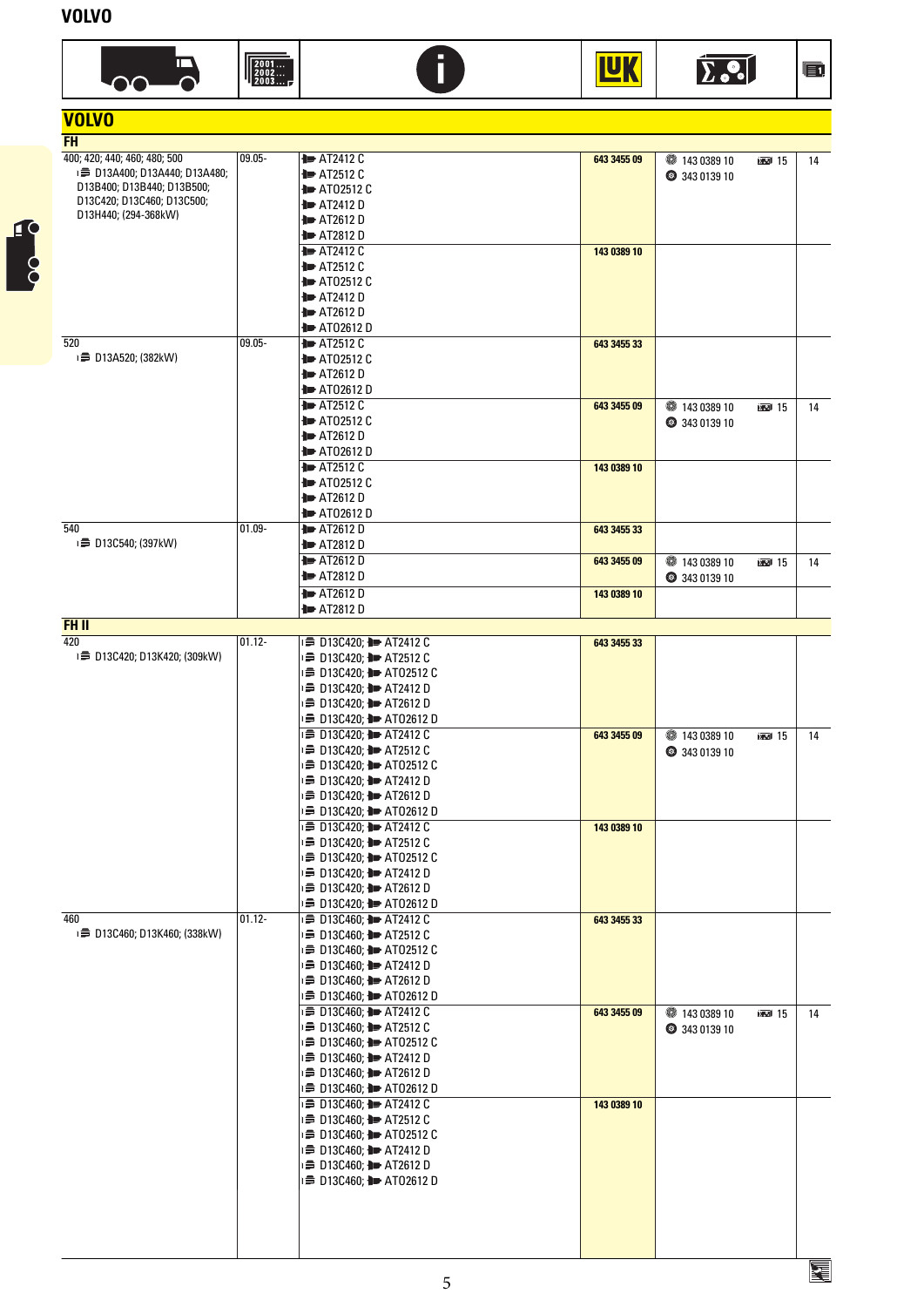





**TAK** 

D

| <b>D. 21</b> | $\overline{=1}$ |
|--------------|-----------------|
|              |                 |
|              |                 |
|              |                 |
|              |                 |

| <b>VOLVO</b>                                          |           |                                                                   |             |                    |                 |    |
|-------------------------------------------------------|-----------|-------------------------------------------------------------------|-------------|--------------------|-----------------|----|
| FH II                                                 |           |                                                                   |             |                    |                 |    |
| 500                                                   | $01.12 -$ | D■ D13C500; D■ AT2412 C                                           | 643 3455 33 |                    |                 |    |
| ■ D13C500; D13K500; (368kW)                           |           | DE D13C500; De AT2512 C                                           |             |                    |                 |    |
|                                                       |           |                                                                   |             |                    |                 |    |
|                                                       |           | <b>■ D13C500; ■ AT2412 D</b>                                      |             |                    |                 |    |
|                                                       |           | ■ D13C500; ■ AT2612 D                                             |             |                    |                 |    |
|                                                       |           |                                                                   |             |                    |                 |    |
|                                                       |           |                                                                   | 643 3455 09 | <b>143 0389 10</b> | <b>DRI</b> 15   | 14 |
|                                                       |           |                                                                   |             | <b>343 0139 10</b> |                 |    |
|                                                       |           |                                                                   |             |                    |                 |    |
|                                                       |           |                                                                   |             |                    |                 |    |
|                                                       |           |                                                                   |             |                    |                 |    |
|                                                       |           |                                                                   |             |                    |                 |    |
|                                                       |           | <b>■ D13C500; ■ AT2412 C</b>                                      | 143 0389 10 |                    |                 |    |
|                                                       |           |                                                                   |             |                    |                 |    |
|                                                       |           |                                                                   |             |                    |                 |    |
|                                                       |           | DE D13C500; D= AT2412 D                                           |             |                    |                 |    |
|                                                       |           |                                                                   |             |                    |                 |    |
|                                                       |           |                                                                   |             |                    |                 |    |
| 540                                                   | $01.12 -$ | Ddi D13C540; III AT2612 D                                         | 643 3455 33 |                    |                 |    |
| □■ D13C540; D13K540; (397kW)                          |           |                                                                   |             |                    |                 |    |
|                                                       |           | D를 D13C540; De AT2612 D                                           | 643 3455 09 | <b>143 0389 10</b> | ®⊠I15           | 14 |
|                                                       |           |                                                                   |             | 343 0139 10        |                 |    |
|                                                       |           | <b>■ D13C540: ■ AT2612 D</b>                                      | 143 0389 10 |                    |                 |    |
|                                                       |           |                                                                   |             |                    |                 |    |
| <b>FM</b>                                             |           |                                                                   |             |                    |                 |    |
| <b>FM 300</b>                                         | $09.05 -$ | $\blacktriangleright$ AT2412 C                                    | 643 3456 33 |                    |                 |    |
| ■ D9A300; D9B300; (220-221kW)                         |           | $\blacktriangleright$ AT2512 C                                    |             |                    |                 |    |
|                                                       |           | $\blacktriangleright$ AT2412 C                                    | 643 3456 09 | <b>143 0390 10</b> | <b>DREAD</b> 15 | 14 |
|                                                       |           | $\blacktriangleright$ AT2512 C                                    |             | 343 0228 10        |                 |    |
| FM 330                                                | $09.05 -$ | <b>■ D11C330; ■ AT2412 D</b>                                      | 643 3456 33 |                    |                 |    |
| ■ D11C330; D11K330; (243kW)                           |           | ⊫ D11C330; ⊪ AT2612 D                                             |             |                    |                 |    |
|                                                       |           |                                                                   |             |                    |                 |    |
|                                                       |           | DE D11C330; DI AT2412 D                                           | 643 3456 09 | <b>143 0390 10</b> | <b>DE21 15</b>  | 14 |
|                                                       |           | DI1C330; Del AT2612 D                                             |             | 343 0228 10        |                 |    |
|                                                       |           |                                                                   |             |                    |                 |    |
|                                                       |           | DI1K330; DI1K330; DI AT2412 E                                     | 143 0389 10 |                    |                 |    |
|                                                       |           | DI1K330; DI1K330; De AT2612 E                                     |             |                    |                 |    |
|                                                       |           |                                                                   |             |                    |                 |    |
|                                                       |           |                                                                   |             |                    |                 |    |
|                                                       |           |                                                                   |             |                    |                 |    |
|                                                       |           |                                                                   |             |                    |                 |    |
| FM 330, 390, 410, 430                                 | $09.05 -$ | $\blacktriangleright$ AT2412 D                                    | 643 3456 33 |                    |                 |    |
| i■ D11B390; D11B430; D11C330;<br>D11C410; (243-316kW) |           | <b>ID</b> AT2612 D                                                |             |                    |                 |    |
|                                                       |           | $\blacktriangleright$ AT02612 D                                   |             |                    |                 |    |
|                                                       |           | $\blacktriangleright$ AT2412 D                                    | 643 3456 09 | <b>143 0390 10</b> | <b>DESPEITS</b> | 14 |
|                                                       |           | $\blacktriangleright$ AT2612 D                                    |             | 343 0228 10        |                 |    |
|                                                       |           | $\blacktriangleright$ AT02612 D                                   |             |                    |                 |    |
| FM 330, 370, 410, 450                                 | $09.05 -$ | $\blacktriangleright$ AT2412 E                                    | 143 0389 10 |                    |                 |    |
| ■ D11K330; D11K370; D11K410;<br>D11K450; (243-332kW)  |           | $\blacktriangleright$ AT2612 E                                    |             |                    |                 |    |
|                                                       |           | $\blacktriangleright$ AT02612 E                                   |             |                    |                 |    |
|                                                       |           | $\blacktriangleright$ AT2412 F<br><b>ID</b> AT2612 F              |             |                    |                 |    |
|                                                       |           |                                                                   |             |                    |                 |    |
| FM 340                                                | $09.05 -$ | $\blacktriangleright$ AT02612 F<br>$\blacktriangleright$ AT2412 C |             |                    |                 |    |
| ⊪■ D9A340; D9B340; (250kW)                            |           |                                                                   | 643 3456 33 |                    |                 |    |
|                                                       |           | $\blacktriangleright$ AT2512 C<br>$\blacktriangleright$ AT02512 C |             |                    |                 |    |
|                                                       |           | $\blacktriangleright$ AT2412 C                                    |             |                    |                 |    |
|                                                       |           | $\blacktriangleright$ AT2512 C                                    | 643 3456 09 | <b>143 0390 10</b> | <b>DESPEITS</b> | 14 |
|                                                       |           |                                                                   |             | 343 0228 10        |                 |    |
| FM 360, 400                                           | $09.05 -$ | $\blacktriangleright$ AT02512 C                                   | 643 3455 33 |                    |                 |    |
| ■ D13A360; D13A400; D13B360;                          |           | $\blacktriangleright$ AT2412 C                                    |             |                    |                 |    |
| D13B400; (264-294kW)                                  |           | $\blacktriangleright$ AT2512 C                                    |             |                    |                 |    |
|                                                       |           | $\blacktriangleright$ AT02512 C<br>$\blacktriangleright$ AT2412 D |             |                    |                 |    |
|                                                       |           | $\blacktriangleright$ AT2612 D                                    |             |                    |                 |    |
|                                                       |           | $\blacktriangleright$ AT02612 D                                   |             |                    |                 |    |
|                                                       |           | $\blacktriangleright$ AT2412 C                                    |             |                    |                 |    |
|                                                       |           | $\blacktriangleright$ AT2512 C                                    | 643 3455 09 | <b>143 0389 10</b> | <b>DE2J</b> 15  | 14 |
|                                                       |           | $\blacktriangleright$ AT02512 C                                   |             | <b>343 0139 10</b> |                 |    |
|                                                       |           | $\blacktriangleright$ AT2412 D                                    |             |                    |                 |    |
|                                                       |           | $\blacktriangleright$ AT2612 D                                    |             |                    |                 |    |
|                                                       |           |                                                                   |             |                    |                 |    |

ATO2612 D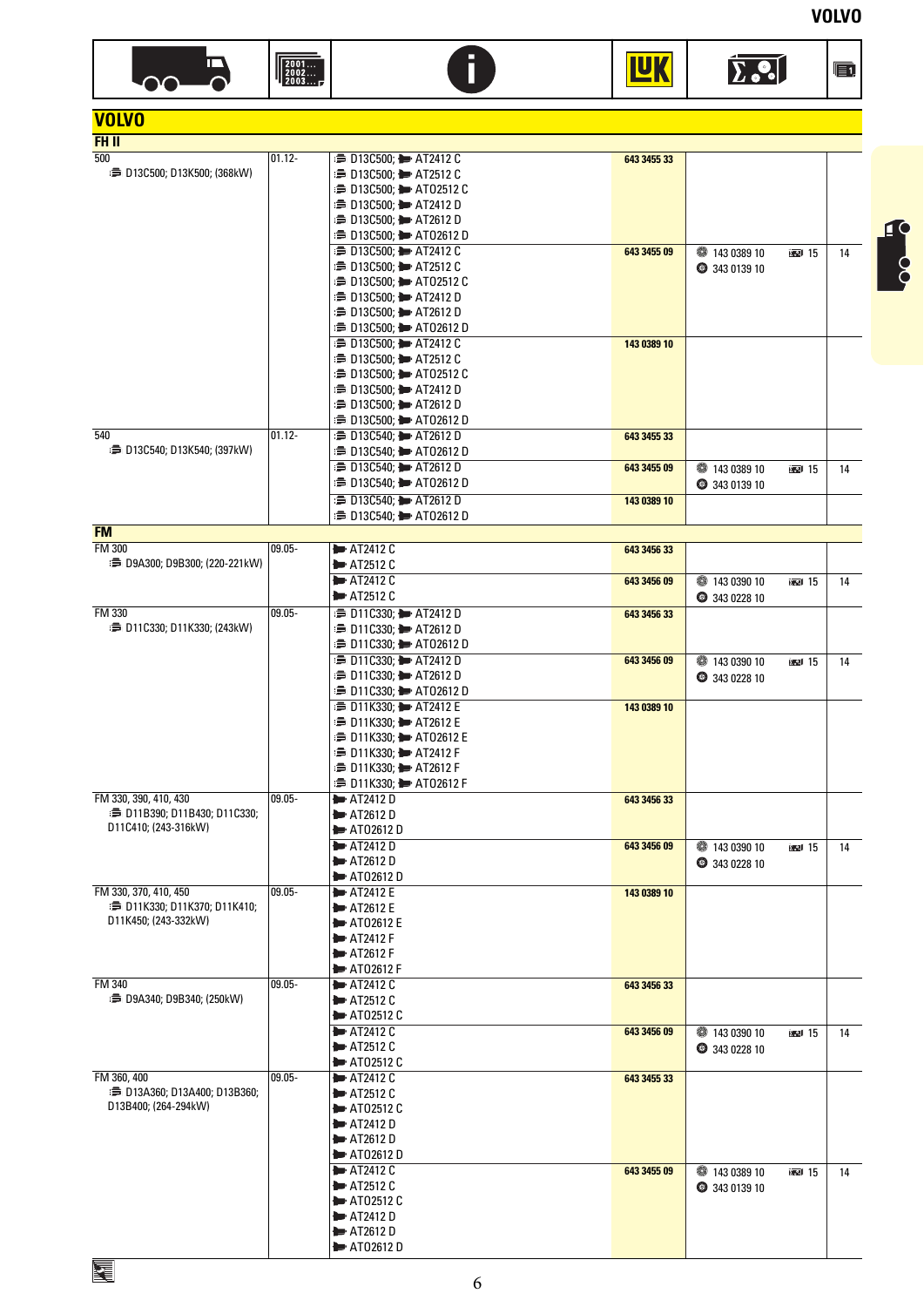

| <b>VOLVO</b>                 |           |                                                                   |             |                                        |    |
|------------------------------|-----------|-------------------------------------------------------------------|-------------|----------------------------------------|----|
| <b>FM</b>                    |           |                                                                   |             |                                        |    |
| FM 360, 400                  | $09.05 -$ | $\overline{\phantom{2}}$ AT2412 C                                 | 143 0389 10 |                                        |    |
| ■ D13A360; D13A400; D13B360; |           | $\blacktriangleright$ AT2512 C                                    |             |                                        |    |
| D13B400; (264-294kW)         |           | $\blacktriangleright$ AT02512 C                                   |             |                                        |    |
|                              |           | $\blacksquare$ AT2412 D                                           |             |                                        |    |
|                              |           | $\blacktriangleright$ AT2612 D                                    |             |                                        |    |
|                              |           | $\blacktriangleright$ AT02612 D                                   |             |                                        |    |
| <b>FM 370</b>                | 09.05-    | $\blacktriangleright$ AT2412 D                                    | 643 3456 33 |                                        |    |
| ■ D11C370; (272kW)           |           | $\blacktriangleright$ AT2612 D                                    |             |                                        |    |
|                              |           | $\blacktriangleright$ AT02612 D                                   |             |                                        |    |
|                              |           | $\blacktriangleright$ AT2412 D                                    | 643 3456 09 | ● 143 0390 10<br><b>DEPL</b> 15        | 14 |
|                              |           | $\blacktriangleright$ AT2612 D                                    |             | 343 0228 10                            |    |
|                              |           | $\blacktriangleright$ AT26012 D                                   |             |                                        |    |
| <b>FM 370</b>                | 09.05-    |                                                                   | 643 3456 33 |                                        |    |
| □ D11C370; D11K370; (272kW)  |           |                                                                   |             |                                        |    |
|                              |           |                                                                   |             |                                        |    |
|                              |           | <b>■ D11C370; ■ AT2412 D</b>                                      | 643 3456 09 | <b>143 0390 10</b><br><b>DEPUTE</b> 15 | 14 |
|                              |           | D■ D11C370; D AT02612 D                                           |             | 343 0228 10                            |    |
|                              |           | <b>■ D11K370; ■ AT2412 E</b>                                      |             |                                        |    |
|                              |           | <b>India D11K370; III</b> AT2612 E                                | 143 0389 10 |                                        |    |
|                              |           |                                                                   |             |                                        |    |
|                              |           |                                                                   |             |                                        |    |
|                              |           |                                                                   |             |                                        |    |
|                              |           |                                                                   |             |                                        |    |
| <b>FM 380</b>                | $09.05 -$ | $\blacktriangleright$ AT2412 C                                    | 643 3455 33 |                                        |    |
| ■ D9B380; (280kW)            |           | $\blacktriangleright$ AT2512 C                                    |             |                                        |    |
|                              |           | $\blacktriangleright$ AT02512 C                                   |             |                                        |    |
|                              |           | $\blacktriangleright$ AT2412 D                                    |             |                                        |    |
|                              |           | $\blacktriangleright$ AT2612 D                                    |             |                                        |    |
|                              |           | $\blacktriangleright$ AT02612 D                                   |             |                                        |    |
|                              |           | $\blacktriangleright$ AT2412 C                                    | 643 3455 09 | <b>43 0389 10</b><br><b>DE21 15</b>    | 14 |
|                              |           | $\blacktriangleright$ AT2512 C                                    |             | <b>343 0139 10</b>                     |    |
|                              |           | $\blacktriangleright$ AT02512 C                                   |             |                                        |    |
|                              |           | $\blacktriangleright$ AT2412 D                                    |             |                                        |    |
|                              |           | $\blacktriangleright$ AT2612 D                                    |             |                                        |    |
|                              |           | $\blacktriangleright$ AT02612 D                                   |             |                                        |    |
|                              |           | $\blacktriangleright$ AT2412 c                                    | 143 0389 10 |                                        |    |
|                              |           | $\blacktriangleright$ AT2512 C                                    |             |                                        |    |
|                              |           | $\blacktriangleright$ AT02512 C                                   |             |                                        |    |
|                              |           | $\blacktriangleright$ AT2412 D                                    |             |                                        |    |
|                              |           | $\blacktriangleright$ AT2612 D                                    |             |                                        |    |
|                              |           | $\blacktriangleright$ AT02612 D                                   |             |                                        |    |
| <b>FM 380</b>                | $09.05 -$ | $\mathbf{F}$ AT2412 C                                             | 643 3455 33 |                                        |    |
| ■ D13C380; (280kW)           |           | $\blacktriangleright$ AT2512 C                                    |             |                                        |    |
|                              |           | $\blacktriangleright$ AT02512 C<br>$\blacktriangleright$ AT2412 D |             |                                        |    |
|                              |           | $\blacktriangleright$ AT2612 D                                    |             |                                        |    |
|                              |           | $\blacktriangleright$ AT02612 D                                   |             |                                        |    |
|                              |           | $\blacktriangleright$ AT2412 C                                    | 643 3455 09 | <b>143 0389 10</b><br><b>DR2U</b> 15   | 14 |
|                              |           | $\blacktriangleright$ AT2512 C                                    |             | <b>343 0139 10</b>                     |    |
|                              |           | $\blacktriangleright$ AT02512 C                                   |             |                                        |    |
|                              |           | $\blacktriangleright$ AT2412 D                                    |             |                                        |    |
|                              |           | $\blacktriangleright$ AT2612 D                                    |             |                                        |    |
|                              |           | $\blacktriangleright$ AT02612 D                                   |             |                                        |    |
|                              |           | $\blacktriangleright$ AT2412 D                                    | 143 0389 10 |                                        |    |
|                              |           | $\blacktriangleright$ AT2612 D                                    |             |                                        |    |
|                              |           | <b>ID</b> AT02612 D                                               |             |                                        |    |
| <b>FM 410</b>                | $09.05 -$ | <b>■ D11C410; ■ AT2412 D</b>                                      | 643 3456 33 |                                        |    |
| ■ D11C410; D11K410; (302kW)  |           |                                                                   |             |                                        |    |
|                              |           |                                                                   |             |                                        |    |
|                              |           | <b>■ D11C410; ■ AT2412 D</b>                                      | 643 3456 09 | <b>143 0390 10</b><br>图 15             | 14 |
|                              |           |                                                                   |             | 343 0228 10                            |    |
|                              |           | ■ D11C410; ● AT02612 D                                            |             |                                        |    |
|                              |           |                                                                   | 143 0389 10 |                                        |    |
|                              |           |                                                                   |             |                                        |    |
|                              |           | <b>■ D11K410; ■ AT02612 E</b>                                     |             |                                        |    |
|                              |           |                                                                   |             |                                        |    |
|                              |           |                                                                   |             |                                        |    |
|                              |           |                                                                   |             |                                        |    |
|                              |           |                                                                   |             |                                        |    |



N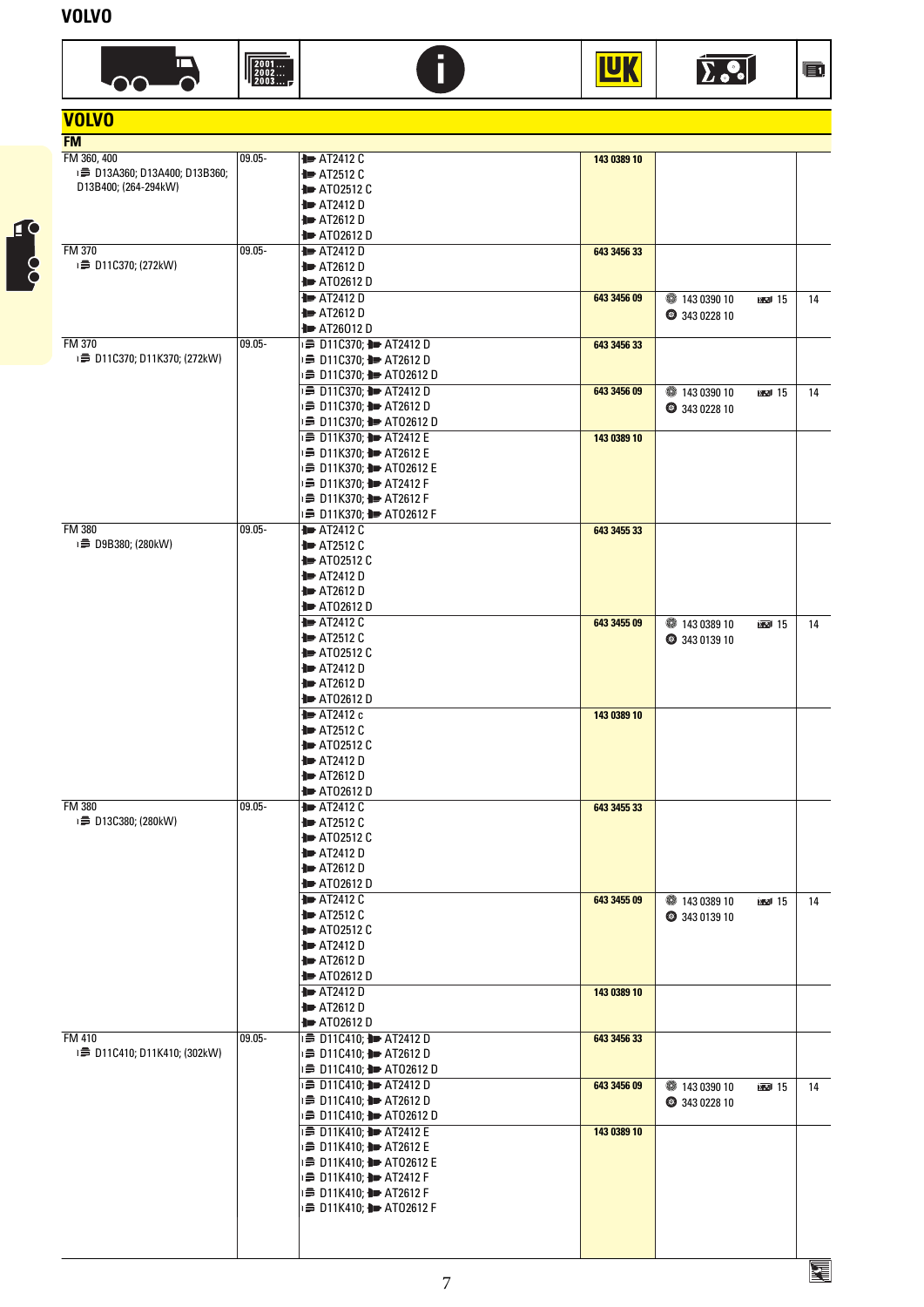





**TAK** 

| <b>VOLVO</b>                                  |           |                                                                   |             |                                          |                 |    |
|-----------------------------------------------|-----------|-------------------------------------------------------------------|-------------|------------------------------------------|-----------------|----|
| <b>FM</b>                                     |           |                                                                   |             |                                          |                 |    |
| FM 420, 450                                   | $09.05 -$ | $\blacktriangleright$ AT2412 D                                    | 643 3455 33 |                                          |                 |    |
| ■ D11C450; D13C420;                           |           | $\blacktriangleright$ AT2612 D                                    |             |                                          |                 |    |
| (309-332kW)                                   |           | $\blacktriangleright$ AT02612 D<br>$\blacktriangleright$ AT2412 D |             |                                          |                 |    |
|                                               |           | $\blacktriangleright$ AT2612 D                                    | 643 3455 09 | <b>143 0389 10</b><br><b>343 0139 10</b> | 图 15            | 14 |
|                                               |           | $\blacksquare$ AT02612 D                                          |             |                                          |                 |    |
|                                               |           | $\blacktriangleright$ AT2412 D                                    | 143 0389 10 |                                          |                 |    |
|                                               |           | $\blacktriangleright$ AT2612 D                                    |             |                                          |                 |    |
|                                               |           | $\blacktriangleright$ AT02612 D                                   |             |                                          |                 |    |
| <b>FM 420</b><br>□■ D13C420; D13K420; (309kW) | $09.05 -$ | <b>■ D13C420; ■ AT2412 D</b><br>D= D13C420; D= AT2612 D           | 643 3455 33 |                                          |                 |    |
|                                               |           |                                                                   |             |                                          |                 |    |
|                                               |           | Din D13C420; III AT2412 D                                         | 643 3455 09 | <b></b> 143 0389 10                      | <b>DE2J</b> 15  | 14 |
|                                               |           | D13C420; D= AT2612 D= 0.                                          |             | <b>343 0139 10</b>                       |                 |    |
|                                               |           |                                                                   |             |                                          |                 |    |
|                                               |           | <b>■ D13C420; ■ AT2412 D</b>                                      | 143 0389 10 |                                          |                 |    |
|                                               |           |                                                                   |             |                                          |                 |    |
| FM 440, 460, 480                              | $09.05 -$ | $\blacktriangleright$ AT2412 D                                    | 643 3455 33 |                                          |                 |    |
| ■ D13A440; D13A480; D13B440;                  |           | AT2512D                                                           |             |                                          |                 |    |
| D13C460; (324-353kW)                          |           | $\blacktriangleright$ AT02512 D                                   |             |                                          |                 |    |
|                                               |           | $\blacktriangleright$ AT2412 D                                    | 643 3455 09 | <b>143 0389 10</b>                       | <b>DESPEITS</b> | 14 |
|                                               |           | $\blacktriangleright$ AT2512 D<br>$\blacktriangleright$ AT02512 D |             | 343 0139 10                              |                 |    |
|                                               |           | $\blacktriangleright$ AT2412 D                                    | 143 0389 10 |                                          |                 |    |
|                                               |           | $\blacktriangleright$ AT2612 D                                    |             |                                          |                 |    |
|                                               |           | $\blacksquare$ AT02612 D                                          |             |                                          |                 |    |
| FM 450                                        | $09.05 -$ | !≣ D11C450; II AT2412 D                                           | 643 3455 33 |                                          |                 |    |
| □■ D11C450; D11K450; (332kW)                  |           |                                                                   |             |                                          |                 |    |
|                                               |           | D= D11C450; D= AT2412 D=                                          | 643 3455 09 | ● 143 0389 10                            | <b>DE21 15</b>  | 14 |
|                                               |           |                                                                   |             | 343 0139 10                              |                 |    |
|                                               |           | ■ D11C450; ■ AT02612 D                                            |             |                                          |                 |    |
|                                               |           | D= D11C450; D= AT2412 D=                                          | 143 0389 10 |                                          |                 |    |
|                                               |           |                                                                   |             |                                          |                 |    |
|                                               |           | D= D11K450; D= AT2412 E                                           |             |                                          |                 |    |
|                                               |           |                                                                   |             |                                          |                 |    |
|                                               |           |                                                                   |             |                                          |                 |    |
|                                               |           | <b>■ D11K450; ■ AT2412 F</b>                                      |             |                                          |                 |    |
|                                               |           | D11K450; D= AT2612 F                                              |             |                                          |                 |    |
| FM 460                                        | $09.05 -$ | D13C460; De AT2412 D                                              |             |                                          |                 |    |
| ■ D13C460; D13K460; (338kW)                   |           | DE D13C460; De AT2512 D                                           | 643 3455 33 |                                          |                 |    |
|                                               |           |                                                                   |             |                                          |                 |    |
|                                               |           | D■ D13C460; D AT2412 D                                            | 643 3455 09 | ● 143 0389 10                            | <b>DESPEITS</b> | 14 |
|                                               |           | DI3C460; DI3C460; De AT2512 D                                     |             | 343 0139 10                              |                 |    |
|                                               |           |                                                                   |             |                                          |                 |    |
|                                               |           | DI3C460; DI3C460; De AT2412 D<br>DI3C460; Del AT2612 D            | 143 0389 10 |                                          |                 |    |
|                                               |           |                                                                   |             |                                          |                 |    |
| <b>FM 500</b>                                 | 09.05-    | $\blacktriangleright$ AT2512 D                                    | 643 3455 33 |                                          |                 |    |
| ■ D13B500; D13C500; (368kW)                   |           | $\blacktriangleright$ AT02512 D                                   |             |                                          |                 |    |
|                                               |           | $\blacktriangleright$ AT2512 D                                    | 643 3455 09 | <b>4</b> 143 0389 10                     | <b>DE21 15</b>  | 14 |
|                                               |           | $\blacktriangleright$ AT02512 D                                   |             | <b>343 0139 10</b>                       |                 |    |
|                                               |           | $\blacktriangleright$ AT2612 D<br>$\blacksquare$ AT02612 D        | 143 0389 10 |                                          |                 |    |
| <b>FM 500</b>                                 | $04.12 -$ | <b>■ D13C500; ■ AT2512 D</b>                                      | 643 3455 33 |                                          |                 |    |
| ■ D13C500; D13K500; (368kW)                   |           |                                                                   |             |                                          |                 |    |
|                                               |           | DI3C500; DI3C500; DI=> AT2512 D                                   | 643 3455 09 | <b>143 0389 10</b>                       | <b>DRI</b> 15   | 14 |
|                                               |           |                                                                   |             | <b>343 0139 10</b>                       |                 |    |
|                                               |           | D■ D13C500; D AT2612 D                                            | 143 0389 10 |                                          |                 |    |
|                                               |           |                                                                   |             |                                          |                 |    |
| <b>FMX</b><br>330; 370; 410                   | $04.10 -$ | $\blacktriangleright$ AT2412 D                                    |             |                                          |                 |    |
| ■ D11C330; D11C370; D11C410;                  |           | $\blacktriangleright$ AT2612 D                                    | 643 3456 33 |                                          |                 |    |
| (243-302kW)                                   |           | $\blacktriangleright$ AT02612 D                                   |             |                                          |                 |    |
|                                               |           | $\blacktriangleright$ AT2412 D                                    | 643 3456 09 | <b>143 0390 10</b>                       | <b>DESD</b> 15  | 14 |
|                                               |           | $\blacktriangleright$ AT2612 D                                    |             | 343 0228 10                              |                 |    |
|                                               |           | $\blacktriangleright$ AT02612 D                                   |             |                                          |                 |    |
|                                               |           |                                                                   |             |                                          |                 |    |

**Foot**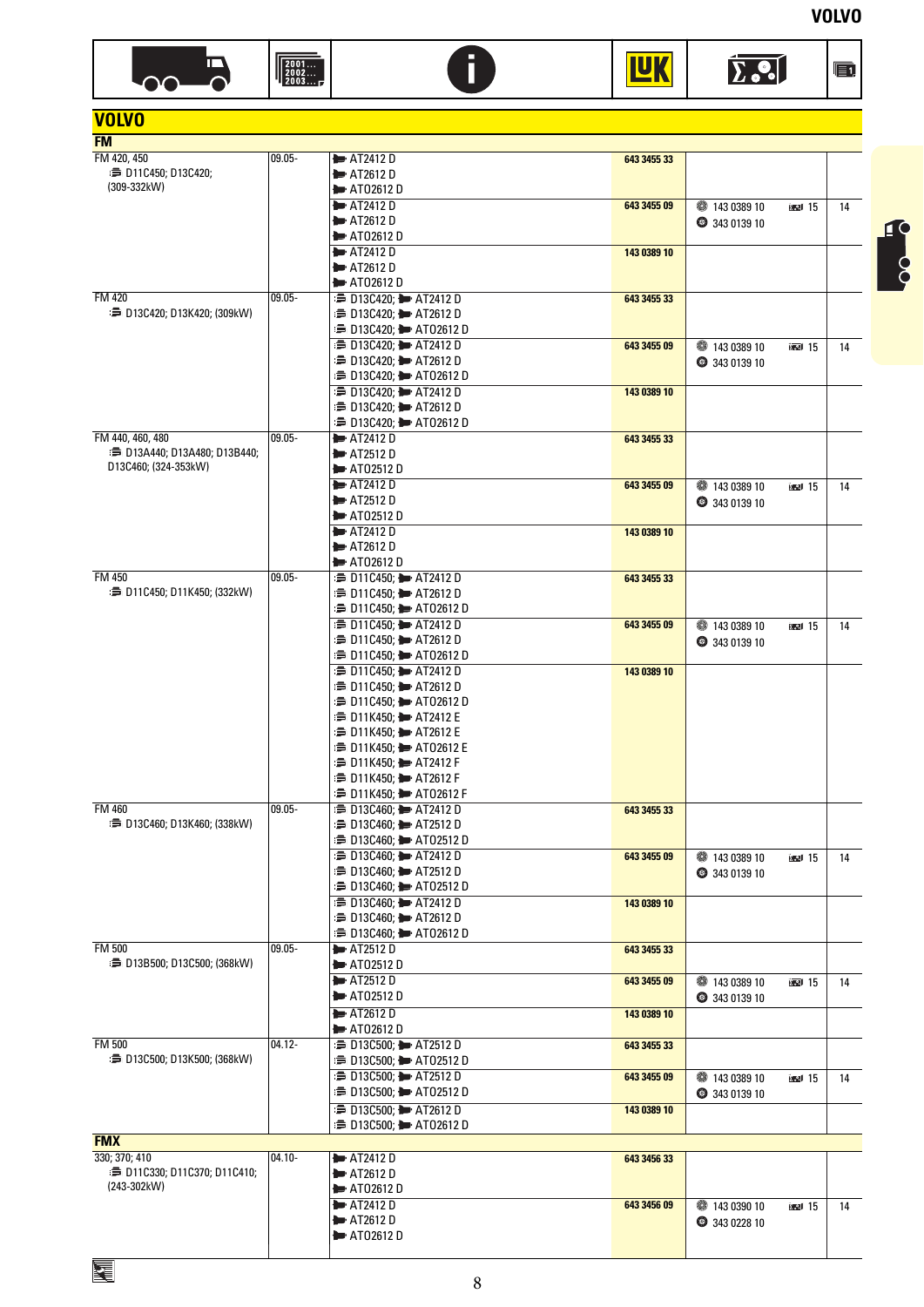

| <b>VOLVO</b>                                  |           |                                 |             |                    |                |    |
|-----------------------------------------------|-----------|---------------------------------|-------------|--------------------|----------------|----|
| <b>FMX</b>                                    |           |                                 |             |                    |                |    |
| 380; 400                                      | $04.10 -$ | $\blacktriangleright$ AT2412 C  | 643 3455 33 |                    |                |    |
| ■ D13B400; D13C380;<br>(280-294kW)            |           | $\blacktriangleright$ AT2512 C  |             |                    |                |    |
|                                               |           | $\blacktriangleright$ AT02512 C |             |                    |                |    |
|                                               |           | $\blacksquare$ AT2412 D         |             |                    |                |    |
|                                               |           | $\blacktriangleright$ AT2612 D  |             |                    |                |    |
|                                               |           | $\blacktriangleright$ AT02612 D |             |                    |                |    |
|                                               |           | $\blacktriangleright$ AT2412 C  | 643 3455 09 | <b>143 0389 10</b> | <b>DEP</b> 15  | 14 |
|                                               |           | $\blacktriangleright$ AT2512 C  |             | <b>343 0139 10</b> |                |    |
|                                               |           | <b>ID</b> AT02512 C             |             |                    |                |    |
|                                               |           | $\blacktriangleright$ AT2412 D  |             |                    |                |    |
|                                               |           | $\blacktriangleright$ AT2612 D  |             |                    |                |    |
|                                               |           | $\blacktriangleright$ AT02612 D |             |                    |                |    |
|                                               |           | $\blacktriangleright$ AT2412 C  | 143 0389 10 |                    |                |    |
|                                               |           | $\blacktriangleright$ AT2512 C  |             |                    |                |    |
|                                               |           | $\blacktriangleright$ AT02512 C |             |                    |                |    |
|                                               |           | $\blacktriangleright$ AT2412 D  |             |                    |                |    |
|                                               |           | $\blacktriangleright$ AT2612 D  |             |                    |                |    |
|                                               |           | $\blacksquare$ AT02612 D        |             |                    |                |    |
| 420; 450                                      | $04.10 -$ | $\blacktriangleright$ AT2412 D  | 643 3455 33 |                    |                |    |
| ■ D11C450; D13C420;                           |           | $\blacktriangleright$ AT2612 D  |             |                    |                |    |
| (309-332kW)                                   |           | $\blacktriangleright$ AT02612 D |             |                    |                |    |
|                                               |           | $\blacktriangleright$ AT2412 D  | 643 3455 09 | <b>143 0389 10</b> | <b>DE21</b> 15 | 14 |
|                                               |           | $\blacktriangleright$ AT2612 D  |             |                    |                |    |
|                                               |           | $\blacktriangleright$ AT02612 D |             | <b>343 0139 10</b> |                |    |
|                                               |           | $\blacktriangleright$ AT2412 D  | 143 0389 10 |                    |                |    |
|                                               |           | $\blacktriangleright$ AT2612 D  |             |                    |                |    |
|                                               |           |                                 |             |                    |                |    |
|                                               | $04.10 -$ | $\blacktriangleright$ AT02612 D |             |                    |                |    |
| 440; 460; 480<br>■ D13A440; D13A480; D13C460; |           | $\blacktriangleright$ AT2412 D  | 643 3455 33 |                    |                |    |
| (324-353kW)                                   |           | $\blacktriangleright$ AT2512 D  |             |                    |                |    |
|                                               |           | $\blacktriangleright$ AT02512 D |             |                    |                |    |
|                                               |           | $\blacktriangleright$ AT2412 D  | 643 3455 09 | <b>143 0389 10</b> | <b>DE21 15</b> | 14 |
|                                               |           | $\blacktriangleright$ AT2512 D  |             | 343 0139 10        |                |    |
|                                               |           | $\blacktriangleright$ AT02512 D |             |                    |                |    |
|                                               |           | $\blacktriangleright$ AT2412 D  | 143 0389 10 |                    |                |    |
|                                               |           | $\blacktriangleright$ AT2612 D  |             |                    |                |    |
|                                               |           | $\blacktriangleright$ AT02612 D |             |                    |                |    |
| 500                                           | $04.10 -$ | $\blacktriangleright$ AT2512 D  | 643 3455 33 |                    |                |    |
| ■ D13C500; (368kW)                            |           | $\blacktriangleright$ AT02512 D |             |                    |                |    |
|                                               |           | $\blacktriangleright$ AT2512 D  | 643 3455 09 | <b>143 0389 10</b> | <b>DESD15</b>  | 14 |
|                                               |           | <b>ID</b> AT02512 D             |             | <b>343 0139 10</b> |                |    |
|                                               |           | $\blacktriangleright$ AT2612 D  | 143 0389 10 |                    |                |    |
|                                               |           | <b>ID</b> AT02612 D             |             |                    |                |    |
| <b>FMX II</b>                                 |           |                                 |             |                    |                |    |
| 330; 380                                      | $04.12 -$ | <b>ID</b> AT02612 E             | 143 0389 10 |                    |                |    |
| ■ D11K330; (243kW)                            |           | $\blacktriangleright$ AT2412 F  |             |                    |                |    |
|                                               |           | <b>ID</b> AT2612 F              |             |                    |                |    |
| 370; 410; 450                                 | $09.13-$  | $\blacktriangleright$ AT2412 F  | 143 0389 10 |                    |                |    |
| ■ D11K370; D11K410; D11K450;                  |           | $\blacktriangleright$ AT2612 F  |             |                    |                |    |
| (272-332kW)                                   |           | $\blacktriangleright$ AT02612 F |             |                    |                |    |
|                                               |           |                                 |             |                    |                |    |
|                                               |           |                                 |             |                    |                |    |
|                                               |           |                                 |             |                    |                |    |
|                                               |           |                                 |             |                    |                |    |
|                                               |           |                                 |             |                    |                |    |
|                                               |           |                                 |             |                    |                |    |
|                                               |           |                                 |             |                    |                |    |

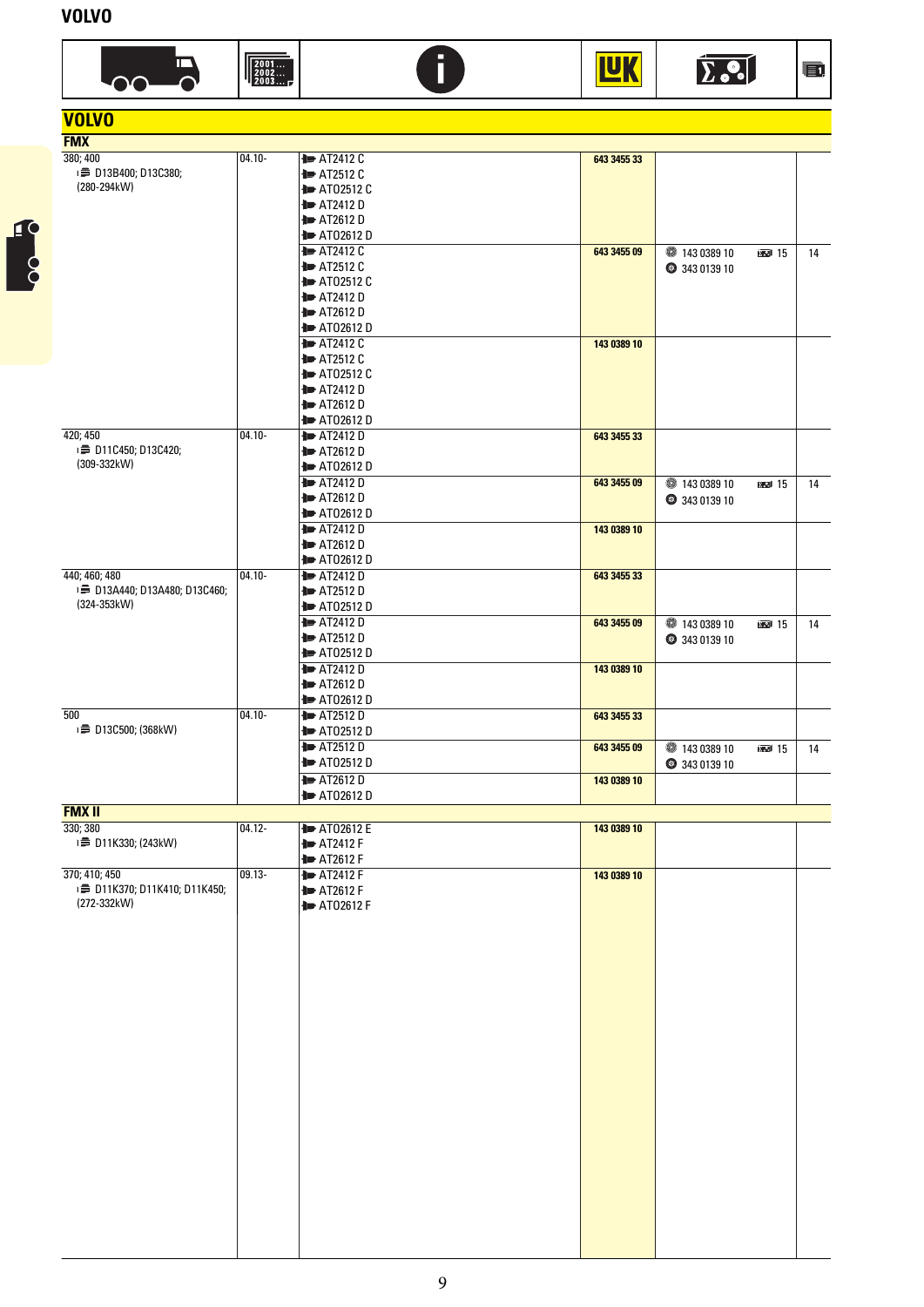









| <b>SETRA</b>                                             |           |                                                                                 |                            |                                      |    |
|----------------------------------------------------------|-----------|---------------------------------------------------------------------------------|----------------------------|--------------------------------------|----|
| <b>Series 400</b>                                        |           |                                                                                 |                            |                                      |    |
| MultiClass S 415 UL; MultiClass S                        | $01.13 -$ | I GO 250-8 PowerShift                                                           | 643 3404 33                |                                      |    |
| 412 UL                                                   |           | GO 250-8 PowerShift                                                             | 643 3404 09                |                                      |    |
| ■ OM 936.912; OM 936.915;                                |           |                                                                                 |                            |                                      |    |
| OM 936.919; OM 936.923;<br>OM 936.972; (220-260kW)       |           |                                                                                 |                            |                                      |    |
| MultiClass S 415 UL Business; Multi- 01.13-              |           | I GO 280-8 PowerShift                                                           | 643 3404 33                |                                      |    |
| Class S 416 UL Business                                  |           | <sup>1</sup> ■ GO 280-8 PowerShift                                              | 643 3404 09                |                                      |    |
| <b>I</b> OM 936.915; OM 936.919;                         |           |                                                                                 |                            |                                      |    |
| OM 936.923; (220-260kW)                                  |           |                                                                                 |                            |                                      |    |
| MultiClass S 416 LE business; Multi-                     | $01.13 -$ | I GO 250-8 PowerShift                                                           | 643 3404 33                |                                      |    |
| Class S 415 LE Business; MultiClass<br>S 417 UL business |           | GO 250-8 PowerShift                                                             | 643 3404 09                |                                      |    |
| ■ OM 936.912; OM 936.915;                                |           |                                                                                 |                            |                                      |    |
| OM 936.919; OM 936.923;                                  |           |                                                                                 |                            |                                      |    |
| OM 936.972; (220-260kW)                                  |           |                                                                                 |                            |                                      |    |
| MultiClass S 416 UL                                      | $01.13 -$ | I 250 - 8 PowerShift                                                            | 643 3404 33                |                                      |    |
| i≡ OM 936.912; OM 936.915;                               |           | 1 250 -8 PowerShift                                                             | 643 3404 09                |                                      |    |
| OM 936.919; OM 936.923;<br>(220-260kW)                   |           |                                                                                 |                            |                                      |    |
| TopClass S 415 HDH; TopClass S 416                       | $10.01 -$ | +0 A41000000025                                                                 | 643 3453 00                |                                      |    |
| HDH; TopClass S 417 HDH; TopClass                        |           | <b>SmarTAC</b>                                                                  |                            |                                      |    |
| S 431 DT                                                 |           |                                                                                 |                            |                                      |    |
| i≡ OM 457.944; OM 457.953;                               |           |                                                                                 |                            |                                      |    |
| OM 457.961; OM 542.948;                                  |           |                                                                                 |                            |                                      |    |
| OM 542.966; OM 942.911;                                  |           |                                                                                 |                            |                                      |    |
| (260-370kW)<br><b>Series 500</b>                         |           |                                                                                 |                            |                                      |    |
| ComfortClass S 515 MD; Comfort-                          | $01.14 -$ | <b>ID</b> GO 250-8 PowerShift                                                   | 643 3404 33                |                                      |    |
| Class S 516 MD                                           |           | <b>ID</b> GO 250-8 PowerShift                                                   | 643 3404 09                |                                      |    |
| ■ OM 936.915; (260kW)                                    |           |                                                                                 |                            |                                      |    |
| <b>VOLVO</b>                                             |           |                                                                                 |                            |                                      |    |
| 9700                                                     |           |                                                                                 |                            |                                      |    |
| 9700                                                     | $10.07 -$ |                                                                                 |                            |                                      |    |
| ■ DH12E460; (338kW)                                      |           |                                                                                 | 643 3456 33<br>643 3456 09 | <b>143 0390 10</b><br><b>DRI 15</b>  | 14 |
|                                                          |           |                                                                                 |                            | 343 0228 10                          |    |
| 9700                                                     | $01.09 -$ |                                                                                 | 643 3455 33                |                                      |    |
| ■ D13C420; D13C460;                                      |           |                                                                                 | 643 3455 09                | <b>143 0389 10</b><br><b>DRI</b> 15  | 14 |
| (309-338kW)                                              |           |                                                                                 |                            | <b>343 0139 10</b>                   |    |
|                                                          |           |                                                                                 | 143 0389 10                |                                      |    |
| 9900                                                     |           |                                                                                 |                            |                                      |    |
| 9900                                                     | $10.07 -$ |                                                                                 | 643 3456 33                |                                      |    |
| ■ DH12E460; (338kW)                                      |           |                                                                                 | 643 3456 09                | <b>143 0390 10</b><br><b>DRI 15</b>  | 14 |
|                                                          |           |                                                                                 |                            | 343 0228 10                          |    |
| 9900                                                     | $01.09 -$ |                                                                                 | 643 3455 33                |                                      |    |
| ■ D13C420; D13C460;<br>(309-338kW)                       |           |                                                                                 | 643 3455 09                | <b>143 0389 10</b><br><b>DRI</b> 15  | 14 |
|                                                          |           |                                                                                 |                            | <b>343 0139 10</b>                   |    |
|                                                          |           |                                                                                 | 143 0389 10                |                                      |    |
| <b>B</b> <sub>9</sub>                                    |           |                                                                                 |                            |                                      |    |
| $\overline{B9}$<br>□■ D9B310; D9B360; (228-265kW)        | $09.05 -$ | $\mathbb{R}$ BM BR 9; $\mathbb{I}$ AT2412 C<br><b>REAR BM BR 9; ID AT2412 C</b> | 643 3456 33                |                                      |    |
|                                                          |           |                                                                                 | 643 3456 09                | 143 0390 10<br>图 15                  | 14 |
|                                                          |           |                                                                                 |                            | 343 0228 10                          |    |
| B <sub>9</sub><br>■ D9B260: (191kW)                      | $09.05 -$ | $\overline{R}$ BM B9 R; $\overline{R}$ AT2412 C                                 | 643 3456 33                |                                      |    |
|                                                          |           | $\overline{R}$ BM BR 9; $\overline{R}$ AT 2412 C                                | 643 3456 33                |                                      |    |
|                                                          |           |                                                                                 | 643 3456 09                | <b>143 0390 10</b><br><b>DEP</b> 15  | 14 |
|                                                          |           |                                                                                 |                            | 343 0228 10                          |    |
|                                                          |           | $R = B M BR 9$ : $\equiv AT2412 C$                                              | 643 3456 09                | <b>143 0390 10</b><br><b>DE2J</b> 15 | 14 |
|                                                          |           |                                                                                 |                            | 343 0228 10                          |    |
| <b>B</b> 11<br>B11R                                      | $09.11 -$ |                                                                                 |                            |                                      |    |
|                                                          |           | D■ D11C370; D AT2412 C                                                          | 643 3456 33                |                                      |    |
| ■ D11C370; D11K380;<br>(272-280kW)                       |           | D11C370; DIT2812 C                                                              |                            |                                      |    |
|                                                          |           |                                                                                 |                            |                                      |    |
|                                                          |           |                                                                                 |                            |                                      |    |
|                                                          |           |                                                                                 |                            |                                      |    |
|                                                          |           | D11C370; DIT2812 D                                                              |                            |                                      |    |
|                                                          |           | D■ D11C370; D AT2412 C                                                          | 643 3456 09                | <b>143 0390 10</b><br><b>DRI 15</b>  | 14 |
|                                                          |           |                                                                                 |                            | 343 0228 10                          |    |
|                                                          |           | D11C370; DIT2812 C                                                              |                            |                                      |    |
|                                                          |           |                                                                                 |                            |                                      |    |
|                                                          |           | DI D11C370; DI AT2412 D                                                         |                            |                                      |    |
|                                                          |           |                                                                                 |                            |                                      |    |

D11C370; **ID** AT2812 D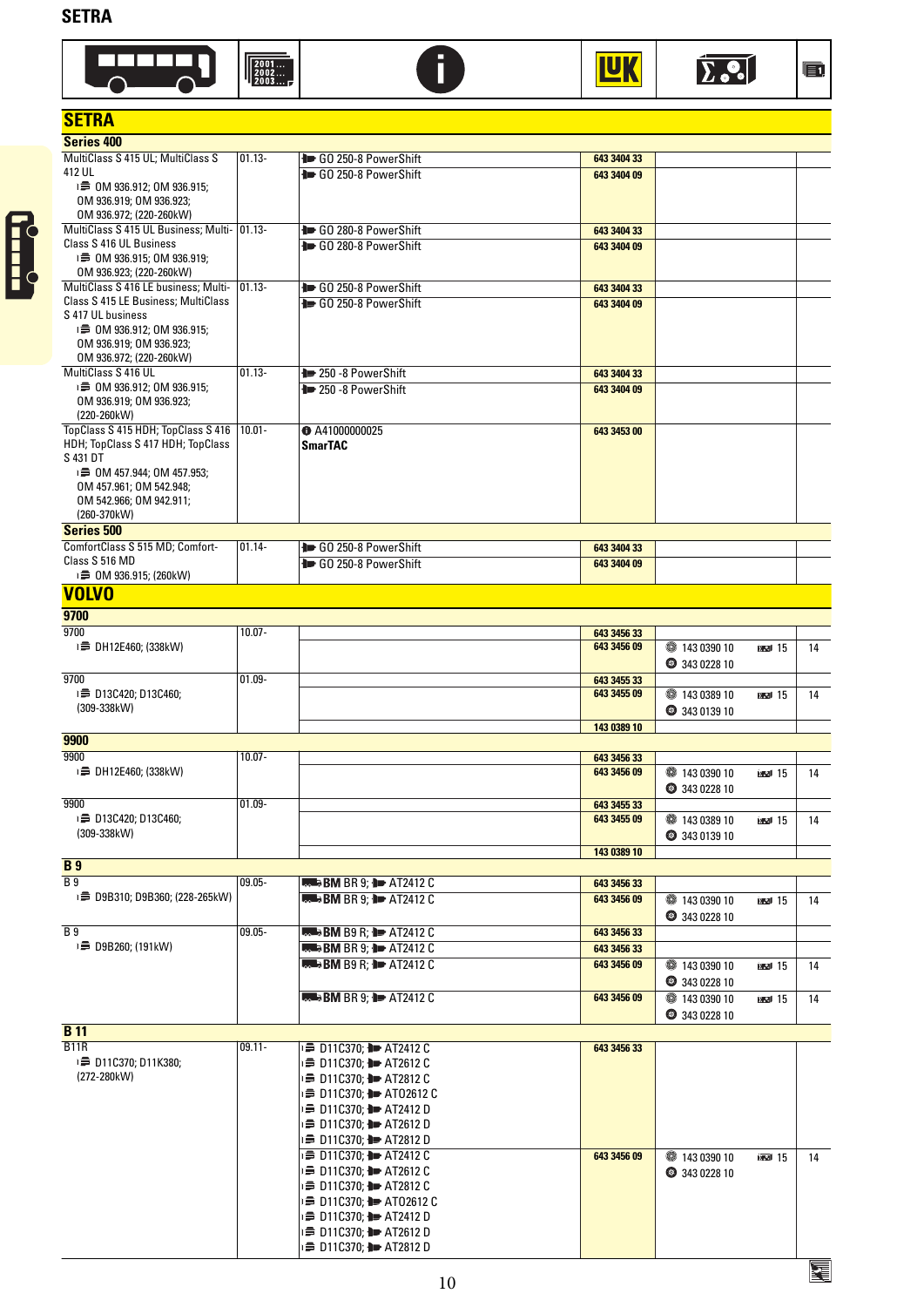$\blacksquare$ 

 $\sum$ ...



| <b>VOLVO</b>                                         |           |                                                |             |                                 |    |
|------------------------------------------------------|-----------|------------------------------------------------|-------------|---------------------------------|----|
| <b>B</b> 11                                          |           |                                                |             |                                 |    |
| B11R                                                 | $09.11 -$ | $\sqrt{2412}$ C                                | 643 3456 33 |                                 |    |
| ■ D11C330; D11C410;                                  |           | <b>I</b> ■ AT2612 C                            |             |                                 |    |
| (243-302kW)                                          |           | <b>ID</b> AT2812 C                             |             |                                 |    |
|                                                      |           | <b>ID</b> AT02612 C                            |             |                                 |    |
|                                                      |           | <b>ID</b> AT2412 D                             |             |                                 |    |
|                                                      |           | <b>ID</b> AT2612 D                             |             |                                 |    |
|                                                      |           | <b>ID</b> AT2812 D                             |             |                                 |    |
|                                                      |           | $H = AT2412C$                                  | 643 3456 09 | ● 143 0390 10<br>图 15           | 14 |
|                                                      |           | <b>I</b> - AT2612 C                            |             | <b>343 0228 10</b>              |    |
|                                                      |           | <b>ID</b> AT2812 C                             |             |                                 |    |
|                                                      |           | <b>ID</b> AT02612 C                            |             |                                 |    |
|                                                      |           | <b>ID</b> AT2412 D                             |             |                                 |    |
|                                                      |           | <b>ID</b> AT2612 D                             |             |                                 |    |
|                                                      |           | <b>ID</b> AT2812 D                             |             |                                 |    |
| <b>B</b> 12                                          |           |                                                |             |                                 |    |
| $\overline{B12}$<br><sup>1</sup> → D12C420; D12D420; | $02.06 -$ | <b>MEDIA B12 B/R; ID: AT2412 C</b>             | 643 3456 33 |                                 |    |
| DH12E420; (309kW)                                    |           | <b>Made BM B12 B/R; No AT2412 C</b>            | 643 3456 09 | ● 143 0390 10<br>图 15           | 14 |
|                                                      |           |                                                |             | <b>343 0228 10</b>              |    |
| $\overline{B12}$                                     | $02.06 -$ | $\sqrt{2412C}$                                 | 643 3455 33 |                                 |    |
| ■■ DH12E460; (338kW)                                 |           | $\sqrt{2412}$ C                                | 643 3455 09 | <b>143 0389 10</b><br>网 15      | 14 |
|                                                      |           |                                                |             | <b>343 0139 10</b>              |    |
|                                                      |           | $\blacktriangleright$ AT2412 C                 | 143 0389 10 |                                 |    |
| $\overline{B12}$                                     | $02.06 -$ | <b>Excess BM B12 B; ID AT2412 C</b>            | 643 3456 33 |                                 |    |
| ■ D12D380; DH12D340;                                 |           | $R \rightarrow$ BM B12 B; $\parallel$ AT2412 C | 643 3456 09 | ● 143 0390 10<br><b>DE21 15</b> | 14 |
| DH12E340; DH12E380;                                  |           |                                                |             | <b>343 0228 10</b>              |    |
| (250-280kW)                                          |           |                                                |             |                                 |    |
|                                                      |           |                                                |             |                                 |    |
|                                                      |           |                                                |             |                                 |    |
|                                                      |           |                                                |             |                                 |    |
|                                                      |           |                                                |             |                                 |    |
|                                                      |           |                                                |             |                                 |    |
|                                                      |           |                                                |             |                                 |    |
|                                                      |           |                                                |             |                                 |    |
|                                                      |           |                                                |             |                                 |    |
|                                                      |           |                                                |             |                                 |    |
|                                                      |           |                                                |             |                                 |    |
|                                                      |           |                                                |             |                                 |    |
|                                                      |           |                                                |             |                                 |    |
|                                                      |           |                                                |             |                                 |    |
|                                                      |           |                                                |             |                                 |    |
|                                                      |           |                                                |             |                                 |    |
|                                                      |           |                                                |             |                                 |    |
|                                                      |           |                                                |             |                                 |    |
|                                                      |           |                                                |             |                                 |    |
|                                                      |           |                                                |             |                                 |    |
|                                                      |           |                                                |             |                                 |    |
|                                                      |           |                                                |             |                                 |    |
|                                                      |           |                                                |             |                                 |    |
|                                                      |           |                                                |             |                                 |    |
|                                                      |           |                                                |             |                                 |    |
|                                                      |           |                                                |             |                                 |    |
|                                                      |           |                                                |             |                                 |    |
|                                                      |           |                                                |             |                                 |    |
|                                                      |           |                                                |             |                                 |    |
|                                                      |           |                                                |             |                                 |    |
|                                                      |           |                                                |             |                                 |    |
|                                                      |           |                                                |             |                                 |    |
|                                                      |           |                                                |             |                                 |    |
|                                                      |           |                                                |             |                                 |    |
|                                                      |           |                                                |             |                                 |    |
|                                                      |           |                                                |             |                                 |    |
|                                                      |           |                                                |             |                                 |    |
|                                                      |           |                                                |             |                                 |    |
|                                                      |           |                                                |             |                                 |    |
|                                                      |           |                                                |             |                                 |    |
|                                                      |           |                                                |             |                                 |    |
|                                                      |           |                                                |             |                                 |    |
|                                                      |           |                                                |             |                                 |    |
|                                                      |           |                                                |             |                                 |    |
|                                                      |           |                                                |             |                                 |    |
|                                                      |           |                                                |             |                                 |    |

Đ

**TAK** 

Fully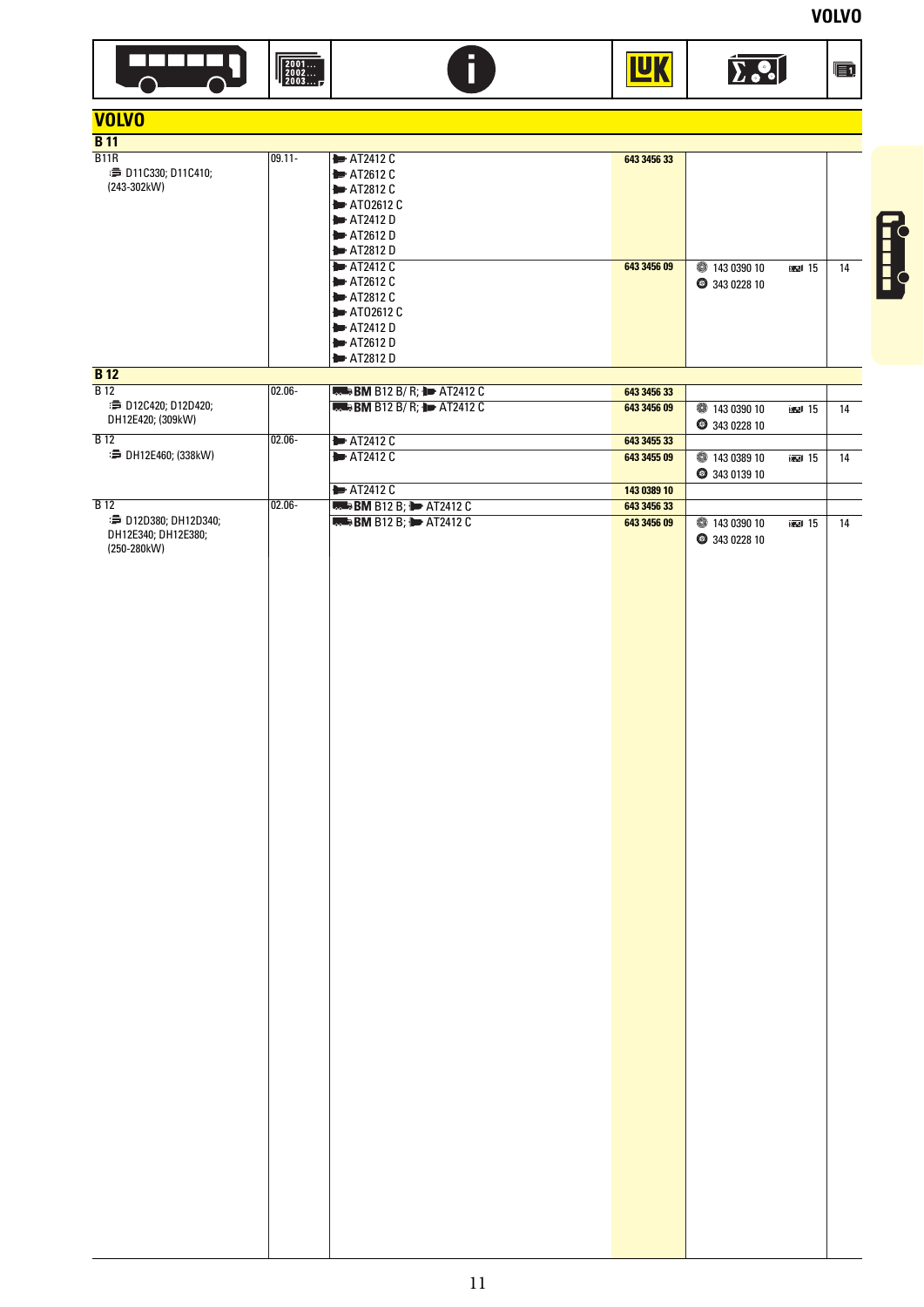## **Liste numérique**



| 143 0389 10       | RFNAUIT<br><b>TRUCKS</b>             | 3, 4, 5                      |
|-------------------|--------------------------------------|------------------------------|
| 143 0389 10       | <b>VOLVO</b>                         | 6, 7, 8, 9, 10,<br>12, 13    |
| 643 3404 09       | MERCEDES-<br>BFN7                    | 2, 3                         |
| 643 3404 09 SETRA |                                      | 12                           |
|                   | 643 3404 33 MERCEDES-<br>BFN7        | 2,3                          |
| 643 3404 33 SETRA |                                      | 12 <sup>2</sup>              |
| 643 3453 00 SETRA |                                      | 12                           |
|                   | 643 3455 09 RENAULT<br><b>TRUCKS</b> | 3, 4, 5                      |
| 643 3455 09 VOLVO |                                      | 6, 7, 8, 9, 10,<br>12, 13    |
| 643 3455 33       | RENAULT<br><b>TRUCKS</b>             | 3, 4, 5                      |
| 643 3455 33       | VOLVO                                | 5, 6, 7, 8, 9, 10,<br>12, 13 |
| 643 3456 09       | RENAULT<br><b>TRUCKS</b>             | 3, 5                         |
| 643 3456 09 VOLVO |                                      | 5, 7, 8, 9, 12, 13           |
| 643 3456 33       | RENAULT<br><b>TRUCKS</b>             | 3, 5                         |
| 643 3456 33 VOLVO |                                      | 5, 7, 8, 9, 12, 13           |

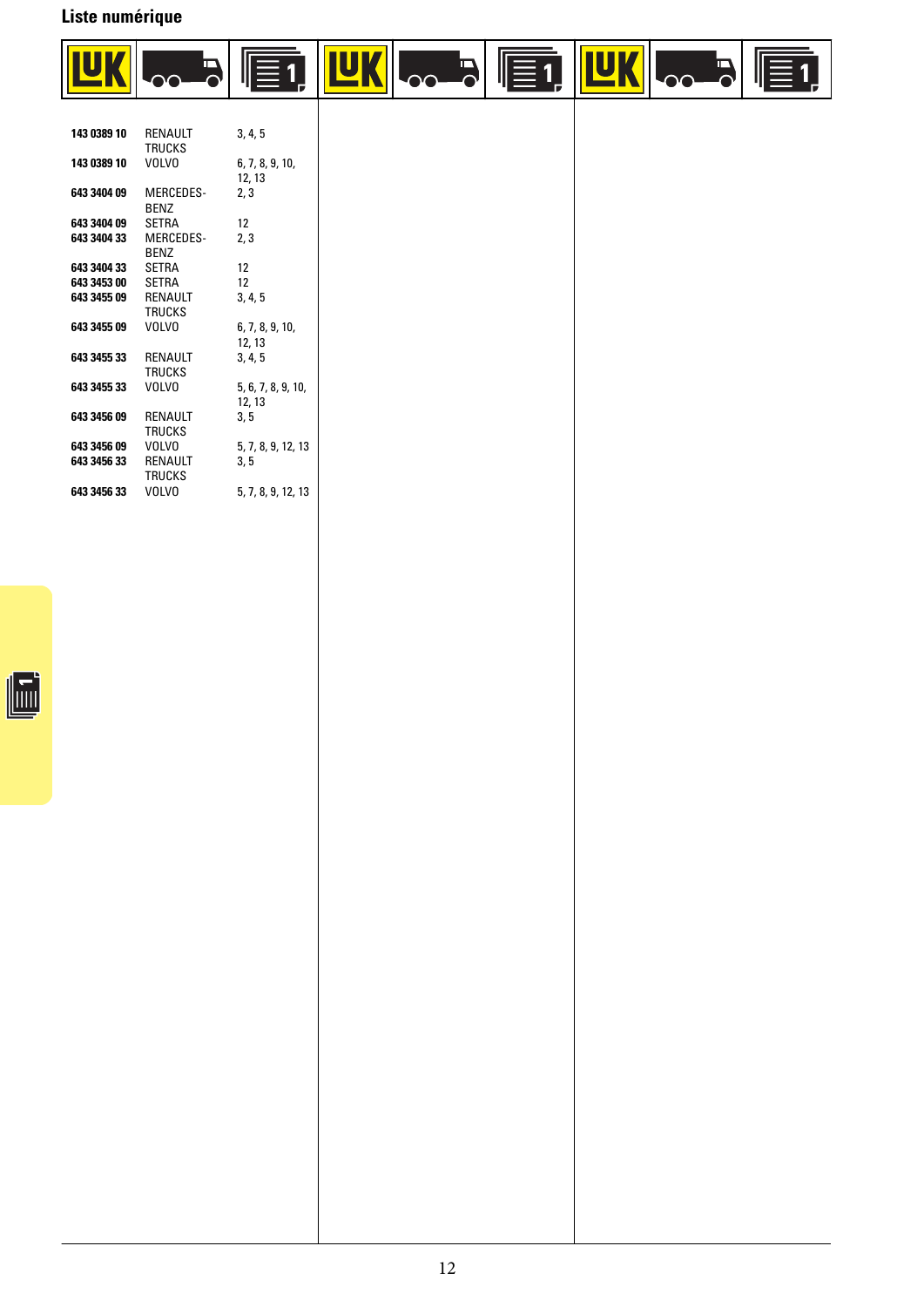#### **Liste des composants**







| 643 3404 09 | MERCEDES-      | <b>143 0364 10 430 TBFR</b> |          |                 |  |  |
|-------------|----------------|-----------------------------|----------|-----------------|--|--|
|             | <b>BENZ</b>    | 343 0239 10                 | 430 TSFN | $\overline{18}$ |  |  |
|             | SETRA          |                             |          |                 |  |  |
| 643 3404 33 | MERCEDES-      | <b>@</b> 143 0364 10        | 430 TBFR |                 |  |  |
|             | <b>BENZ</b>    | <b>343 0239 10</b>          | 430 TSFN | $\overline{18}$ |  |  |
|             | SETRA          | ■ 510 0275 10               |          |                 |  |  |
| 643 3453 00 | <b>SETRA</b>   | $\bigcirc$ 143 0313 10      | 430 ZBFK |                 |  |  |
|             |                | 343 0264 10                 | 430 TZFV | 10              |  |  |
|             |                | $\circled{1}$ 500 1072 20   |          |                 |  |  |
| 643 3455 09 | <b>RENAULT</b> | 2 143 0389 10 430 TBFR      |          |                 |  |  |
|             | <b>TRUCKS</b>  | <b>343 0139 10</b>          | 430 TZFV | 24              |  |  |
|             | <b>VOLVO</b>   |                             |          |                 |  |  |
| 643 3455 33 | RENAULT        | <b>@</b> 143 0389 10        | 430 TBFR |                 |  |  |
|             | <b>TRUCKS</b>  | <b>343 0139 10</b>          | 430 TZFV | 24              |  |  |
|             | <b>VOLVO</b>   | ■ 510 0168 10               |          |                 |  |  |
| 643 3456 09 | RENAULT        | 2 143 0390 10               | 430 TBFR |                 |  |  |
|             | <b>TRUCKS</b>  | <b>343 0228 10</b>          | 430 TZFV | $\overline{24}$ |  |  |
|             | <b>VOLVO</b>   |                             |          |                 |  |  |
| 643 3456 33 | RENAULT        | @ 143 0390 10               | 430 TBFR |                 |  |  |
|             | <b>TRUCKS</b>  | <b>@</b> 343 0228 10        | 430 TZFV | $\overline{24}$ |  |  |
|             | <b>VOLVO</b>   | ■ 510 0168 10               |          |                 |  |  |
|             |                |                             |          |                 |  |  |
|             |                |                             |          |                 |  |  |
|             |                |                             |          |                 |  |  |
|             |                |                             |          |                 |  |  |
|             |                |                             |          |                 |  |  |
|             |                |                             |          |                 |  |  |
|             |                |                             |          |                 |  |  |
|             |                |                             |          |                 |  |  |
|             |                |                             |          |                 |  |  |
|             |                |                             |          |                 |  |  |
|             |                |                             |          |                 |  |  |
|             |                |                             |          |                 |  |  |
|             |                |                             |          |                 |  |  |
|             |                |                             |          |                 |  |  |
|             |                |                             |          |                 |  |  |
|             |                |                             |          |                 |  |  |
|             |                |                             |          |                 |  |  |
|             |                |                             |          |                 |  |  |
|             |                |                             |          |                 |  |  |
|             |                |                             |          |                 |  |  |
|             |                |                             |          |                 |  |  |
|             |                |                             |          |                 |  |  |
|             |                |                             |          |                 |  |  |
|             |                |                             |          |                 |  |  |
|             |                |                             |          |                 |  |  |
|             |                |                             |          |                 |  |  |
|             |                |                             |          |                 |  |  |
|             |                |                             |          |                 |  |  |
|             |                |                             |          |                 |  |  |
|             |                |                             |          |                 |  |  |
|             |                |                             |          |                 |  |  |
|             |                |                             |          |                 |  |  |
|             |                |                             |          |                 |  |  |
|             |                |                             |          |                 |  |  |
|             |                |                             |          |                 |  |  |
|             |                |                             |          |                 |  |  |
|             |                |                             |          |                 |  |  |
|             |                |                             |          |                 |  |  |
|             |                |                             |          |                 |  |  |
|             |                |                             |          |                 |  |  |
|             |                |                             |          |                 |  |  |
|             |                |                             |          |                 |  |  |
|             |                |                             |          |                 |  |  |
|             |                |                             |          |                 |  |  |
|             |                |                             |          |                 |  |  |
|             |                |                             |          |                 |  |  |
|             |                |                             |          |                 |  |  |
|             |                |                             |          |                 |  |  |
|             |                |                             |          |                 |  |  |
|             |                |                             |          |                 |  |  |
|             |                |                             |          |                 |  |  |

 $\sqrt{\frac{1}{2}}$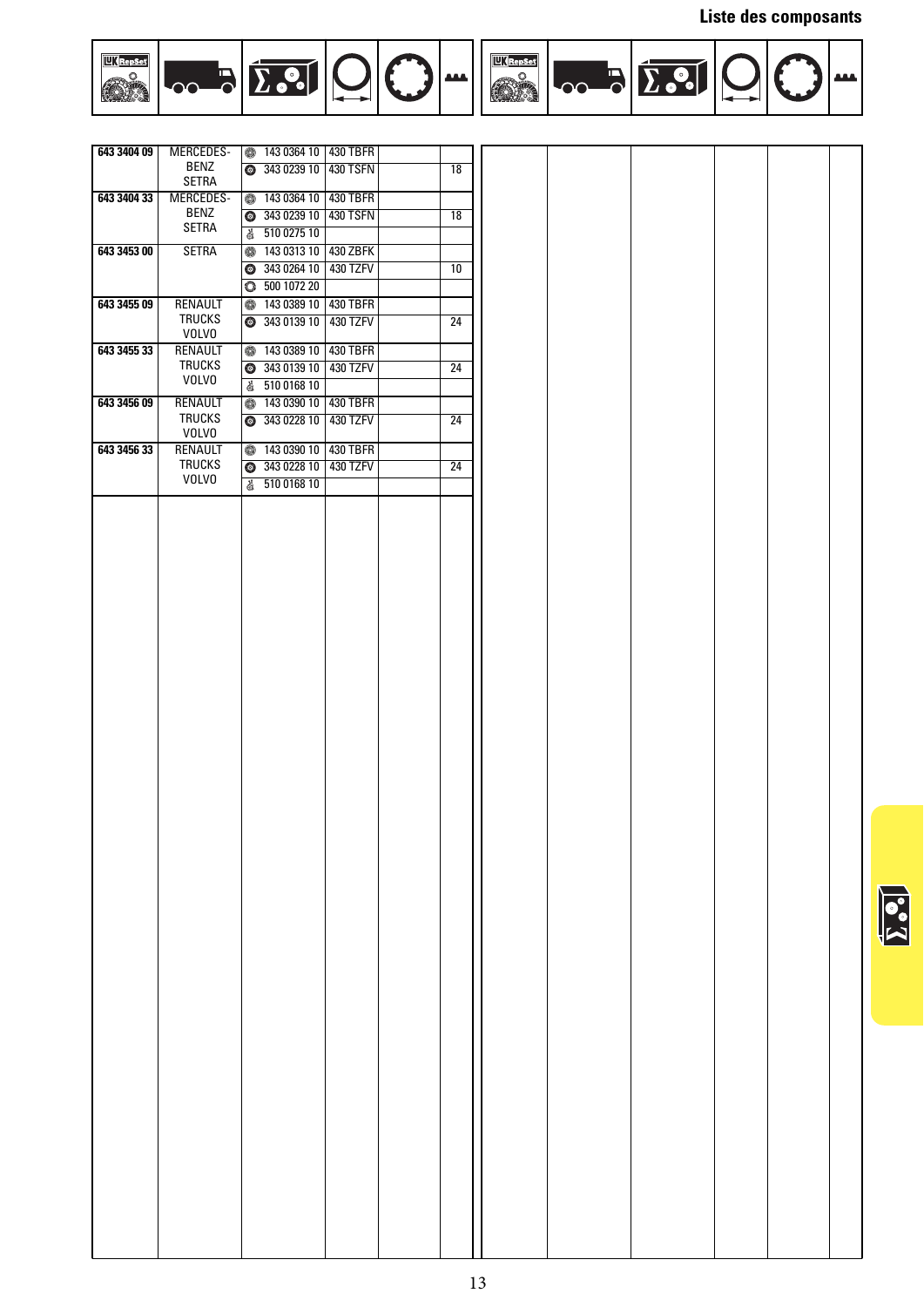**Références OE**





 $\overline{O}$ 

**LUK** 

| 0                                                                                         |                                                                                                    |                                                                                        | 0                                                                        |                                                                                   |                                                                         |
|-------------------------------------------------------------------------------------------|----------------------------------------------------------------------------------------------------|----------------------------------------------------------------------------------------|--------------------------------------------------------------------------|-----------------------------------------------------------------------------------|-------------------------------------------------------------------------|
| 0032502115<br>003 250 21 15<br>003 250 21 15<br>0032502115<br>0032503515<br>003 250 35 15 | MERCEDES-BENZ<br>MERCEDES-BENZ<br>MERCEDES-BENZ<br>MERCEDES-BENZ<br>MERCEDES-BENZ<br>MERCEDES-BENZ | 643 3404 33<br>643 3404 33<br>510 0275 10<br>510 0275 10<br>643 3404 33<br>643 3404 33 | 0282506001<br>028 250 74 01<br>0282507401<br>028 250 75 01<br>0282507501 | MERCEDES-BENZ<br>MERCEDES-BENZ<br>MERCEDES-BENZ<br>MERCEDES-BENZ<br>MERCEDES-BENZ | 643 3404 09<br>643 3404 09<br>643 3404 09<br>643 3404 09<br>643 3404 09 |
| 003 250 35 15                                                                             | MERCEDES-BENZ                                                                                      | 510 0275 10                                                                            | 2                                                                        |                                                                                   |                                                                         |
| 0032503515<br>0032507015<br>003 250 70 15                                                 | MERCEDES-BENZ<br>MERCEDES-BENZ<br>MERCEDES-BENZ                                                    | 510 0275 10<br>643 3404 33<br>643 3404 33                                              | 20484461<br>20484461                                                     | VOLVO<br>VOLVO                                                                    | 643 3456 09<br>143 0390 10                                              |
| 003 250 70 15<br>0032507015                                                               | MERCEDES-BENZ<br>MERCEDES-BENZ                                                                     | 510 0275 10<br>510 0275 10                                                             | 20484461<br>20484463                                                     | VOLVO<br>VOLVO                                                                    | 643 3456 33<br>143 0389 10                                              |
| 0032508615                                                                                | MERCEDES-BENZ                                                                                      | 643 3404 33                                                                            | 20484463                                                                 | VOLVO                                                                             | 643 3455 09                                                             |
| 003 250 86 15                                                                             | MERCEDES-BENZ                                                                                      | 643 3404 33                                                                            | 20484463                                                                 | VOLVO                                                                             | 643 3455 33                                                             |
| 003 250 86 15                                                                             | MERCEDES-BENZ                                                                                      | 510 0275 10                                                                            | 20484467                                                                 | VOLVO                                                                             | 643 3456 09                                                             |
| 0032508615                                                                                | MERCEDES-BENZ<br>MERCEDES-BENZ                                                                     | 510 0275 10<br>643 3404 09                                                             | 20484467<br>20484467                                                     | VOLVO<br>VOLVO                                                                    | 343 0228 10<br>643 3456 33                                              |
| 0102500104<br>010 250 01 04                                                               | MERCEDES-BENZ                                                                                      | 643 3404 09                                                                            | 20484468                                                                 | VOLVO                                                                             | 643 3455 09                                                             |
| 010 250 01 04                                                                             | MERCEDES-BENZ                                                                                      | 143 0364 10                                                                            | 20484468                                                                 | VOLVO                                                                             | 343 0139 10                                                             |
| 0102500104                                                                                | MERCEDES-BENZ                                                                                      | 143 0364 10                                                                            | 20484468                                                                 | VOLVO                                                                             | 643 3455 33                                                             |
| 010 250 01 04                                                                             | MERCEDES-BENZ                                                                                      | 643 3404 33                                                                            | 20525015<br>20525015                                                     | VOLVO<br>VOLVO                                                                    | 643 3455 09<br>343 0139 10                                              |
| 0102500104<br>010 250 30 04                                                               | MERCEDES-BENZ<br>MERCEDES-BENZ                                                                     | 643 3404 33<br>643 3404 09                                                             | 20525015                                                                 | VOLVO                                                                             | 643 3455 33                                                             |
| 0102503004                                                                                | MERCEDES-BENZ                                                                                      | 643 3404 09                                                                            | 20566388                                                                 | VOLVO                                                                             | 643 3456 09                                                             |
| 010 250 30 04                                                                             | MERCEDES-BENZ                                                                                      | 143 0364 10                                                                            | 20566388                                                                 | VOLVO                                                                             | 343 0228 10                                                             |
| 0102503004                                                                                | MERCEDES-BENZ                                                                                      | 143 0364 10                                                                            | 20566388<br>20566389                                                     | VOLVO<br>VOLVO                                                                    | 643 3456 33<br>643 3455 09                                              |
| 010 250 30 04<br>0102503004                                                               | MERCEDES-BENZ<br>MERCEDES-BENZ                                                                     | 643 3404 33<br>643 3404 33                                                             | 20566389                                                                 | VOLVO                                                                             | 343 0139 10                                                             |
| 010 250 61 04                                                                             | MERCEDES-BENZ                                                                                      | 643 3404 09                                                                            | 20566389                                                                 | VOLVO                                                                             | 643 3455 33                                                             |
| 0102506104                                                                                | MERCEDES-BENZ                                                                                      | 643 3404 09                                                                            | 20806453                                                                 | VOLVO                                                                             | 643 3456 09                                                             |
| 010 250 61 04                                                                             | MERCEDES-BENZ                                                                                      | 143 0364 10                                                                            | 20806453<br>20806453                                                     | VOLVO<br>VOLVO                                                                    | 143 0390 10<br>643 3456 33                                              |
| 0102506104<br>010 250 61 04                                                               | MERCEDES-BENZ<br>MERCEDES-BENZ                                                                     | 143 0364 10<br>643 3404 33                                                             | 20806454                                                                 | VOLVO                                                                             | 143 0389 10                                                             |
| 0102506104                                                                                | MERCEDES-BENZ                                                                                      | 643 3404 33                                                                            | 20806454                                                                 | VOLVO                                                                             | 643 3455 09                                                             |
| 010 250 88 04                                                                             | MERCEDES-BENZ                                                                                      | 643 3404 09                                                                            | 20806454                                                                 | VOLVO                                                                             | 643 3455 33                                                             |
| 0102508804                                                                                | MERCEDES-BENZ                                                                                      | 643 3404 09                                                                            | 21134336<br>21134336                                                     | VOLVO<br><b>VOLVO</b>                                                             | 643 3456 09<br>143 0390 10                                              |
| 010 250 88 04<br>0102508804                                                               | MERCEDES-BENZ<br>MERCEDES-BENZ                                                                     | 143 0364 10<br>143 0364 10                                                             | 21134336                                                                 | VOLVO                                                                             | 643 3456 33                                                             |
| 010 250 88 04                                                                             | MERCEDES-BENZ                                                                                      | 643 3404 33                                                                            | 21527813                                                                 | VOLVO                                                                             | 643 3455 09                                                             |
| 0102508804                                                                                | MERCEDES-BENZ                                                                                      | 643 3404 33                                                                            | 21527813                                                                 | VOLVO                                                                             | 343 0139 10                                                             |
| 0232504101                                                                                | MERCEDES-BENZ                                                                                      | 643 3404 09                                                                            | 21527813<br>21539802                                                     | VOLVO<br><b>VOLVO</b>                                                             | 643 3455 33<br>643 3455 09                                              |
| 023 250 41 01<br>0232504301                                                               | MERCEDES-BENZ<br>MERCEDES-BENZ                                                                     | 643 3404 09<br>643 3404 09                                                             | 21539802                                                                 | <b>VOLVO</b>                                                                      | 343 0139 10                                                             |
| 023 250 43 01                                                                             | MERCEDES-BENZ                                                                                      | 643 3404 09                                                                            | 21539802                                                                 | VOLVO                                                                             | 643 3455 33                                                             |
| 0232509401                                                                                | MERCEDES-BENZ                                                                                      | 643 3404 09                                                                            | 21580956                                                                 | VOLVO                                                                             | 643 3455 33                                                             |
| 023 250 94 01                                                                             | MERCEDES-BENZ                                                                                      | 643 3404 09                                                                            | 21580956<br>21580956                                                     | VOLVO<br>VOLVO                                                                    | 510 0168 10<br>643 3456 33                                              |
| 0242500103<br>024 250 01 03                                                               | MERCEDES-BENZ<br>MERCEDES-BENZ                                                                     | 643 3404 09<br>643 3404 09                                                             | 21580968                                                                 | VOLVO                                                                             | 643 3455 33                                                             |
| 024 250 01 03                                                                             | MERCEDES-BENZ                                                                                      | 343 0239 10                                                                            | 21580968                                                                 | VOLVO                                                                             | 510 0168 10                                                             |
| 0242500103                                                                                | MERCEDES-BENZ                                                                                      | 343 0239 10                                                                            | 21580968                                                                 | VOLVO                                                                             | 643 3456 33                                                             |
| 024 250 01 03<br>0242500103                                                               | MERCEDES-BENZ<br>MERCEDES-BENZ                                                                     | 643 3404 33<br>643 3404 33                                                             | 21580977<br>21580977                                                     | VOLVO<br><b>VOLVO</b>                                                             | 643 3455 33<br>510 0168 10                                              |
| 0242500203                                                                                | MERCEDES-BENZ                                                                                      | 643 3404 09                                                                            | 21580977                                                                 | VOLVO                                                                             | 643 3456 33                                                             |
| 024 250 02 03                                                                             | MERCEDES-BENZ                                                                                      | 643 3404 09                                                                            | 21587950                                                                 | VOLVO                                                                             | 643 3455 09                                                             |
| 0242508201                                                                                | MERCEDES-BENZ                                                                                      | 643 3404 09                                                                            | 21587950                                                                 | VOLVO                                                                             | 343 0139 10                                                             |
| 024 250 82 01<br>0242508301                                                               | MERCEDES-BENZ<br>MERCEDES-BENZ                                                                     | 643 3404 09<br>643 3404 09                                                             | 21587950<br>21593944                                                     | VOLVO<br><b>VOLVO</b>                                                             | 643 3455 33<br>643 3455 09                                              |
| 024 250 83 01                                                                             | MERCEDES-BENZ                                                                                      | 643 3404 09                                                                            | 21593944                                                                 | VOLVO                                                                             | 343 0139 10                                                             |
| 0252500301                                                                                | MERCEDES-BENZ                                                                                      | 643 3404 09                                                                            | 21593944                                                                 | VOLVO                                                                             | 643 3455 33                                                             |
| 025 250 03 01                                                                             | MERCEDES-BENZ                                                                                      | 643 3404 09                                                                            | 21615194                                                                 | VOLVO                                                                             | 643 3455 09                                                             |
| 0272503701                                                                                | MERCEDES-BENZ                                                                                      | 643 3404 09                                                                            | 21615194<br>21615194                                                     | VOLVO<br><b>VOLVO</b>                                                             | 343 0139 10<br>643 3455 33                                              |
| 027 250 37 01<br>027 250 38 01                                                            | MERCEDES-BENZ<br>MERCEDES-BENZ                                                                     | 643 3404 09<br>643 3404 09                                                             | 21844678                                                                 | VOLVO                                                                             | 643 3455 09                                                             |
| 0272503801                                                                                | MERCEDES-BENZ                                                                                      | 643 3404 09                                                                            | 21844678                                                                 | VOLVO                                                                             | 343 0139 10                                                             |
| 027 250 55 01                                                                             | MERCEDES-BENZ                                                                                      | 643 3404 09                                                                            | 21844678                                                                 | VOLVO                                                                             | 643 3455 33                                                             |
| 0272505501                                                                                | MERCEDES-BENZ                                                                                      | 643 3404 09                                                                            | 22429963<br>22429963                                                     | VOLVO<br><b>VOLVO</b>                                                             | 643 3455 33<br>510 0168 10                                              |
| 028 250 03 01<br>0282500301                                                               | MERCEDES-BENZ<br>MERCEDES-BENZ                                                                     | 643 3404 09<br>643 3404 09                                                             | 22429963                                                                 | <b>VOLVO</b>                                                                      | 643 3456 33                                                             |
| 028 250 04 01                                                                             | MERCEDES-BENZ                                                                                      | 643 3404 09                                                                            | 22440437                                                                 | RENAULT TRUCKS                                                                    | 510 0168 10                                                             |
| 0282500401                                                                                | MERCEDES-BENZ                                                                                      | 643 3404 09                                                                            | 22809232                                                                 | VOLVO                                                                             | 643 3455 33                                                             |
| 028 250 59 01                                                                             | MERCEDES-BENZ                                                                                      | 643 3404 09                                                                            | 22809232<br>22809232                                                     | VOLVO<br><b>VOLVO</b>                                                             | 510 0168 10<br>643 3456 33                                              |
| 0282505901<br>028 250 60 01                                                               | MERCEDES-BENZ<br>MERCEDES-BENZ                                                                     | 643 3404 09<br>643 3404 09                                                             | 23417523                                                                 | <b>VOLVO</b>                                                                      | 643 3455 33                                                             |
|                                                                                           |                                                                                                    |                                                                                        |                                                                          |                                                                                   |                                                                         |

 $\begin{array}{c}\n\hline\n\text{GR} \rightarrow \text{I}\text{I}\text{M}\n\end{array}$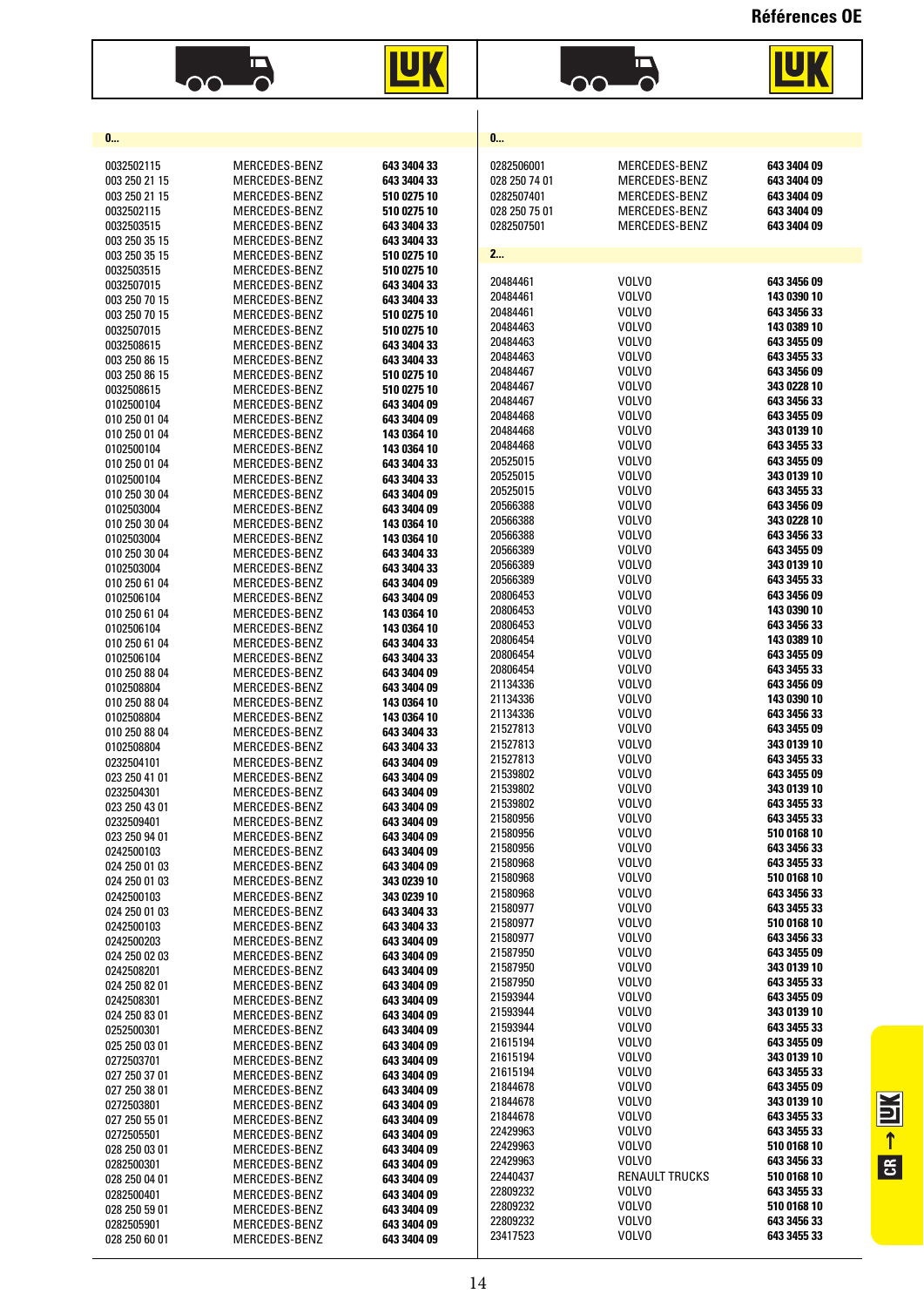#### **Références OE**

| – <b>–</b><br>- -<br>- |
|------------------------|
|------------------------|

| 2                                                                                                                                                                                                                                                      |                                                                                                                                                                                                                                                                                                                                                                                  |                                                                                                                                                                                                                                              | 8                                                                                                                                                                                                                       |                                                                                                                                                                                                                           |                                                                                                                                                                                                                                              |
|--------------------------------------------------------------------------------------------------------------------------------------------------------------------------------------------------------------------------------------------------------|----------------------------------------------------------------------------------------------------------------------------------------------------------------------------------------------------------------------------------------------------------------------------------------------------------------------------------------------------------------------------------|----------------------------------------------------------------------------------------------------------------------------------------------------------------------------------------------------------------------------------------------|-------------------------------------------------------------------------------------------------------------------------------------------------------------------------------------------------------------------------|---------------------------------------------------------------------------------------------------------------------------------------------------------------------------------------------------------------------------|----------------------------------------------------------------------------------------------------------------------------------------------------------------------------------------------------------------------------------------------|
| 23417523<br>23417523<br>23491400                                                                                                                                                                                                                       | <b>VOLVO</b><br><b>VOLVO</b><br><b>VOLVO</b>                                                                                                                                                                                                                                                                                                                                     | 510 0168 10<br>643 3456 33<br>143 0389 10                                                                                                                                                                                                    | 85003904<br>85003904<br>85003904<br>85003972                                                                                                                                                                            | <b>VOLVO</b><br><b>VOLVO</b><br>VOLVO<br>VOLVO                                                                                                                                                                            | 643 3455 09<br>343 0139 10<br>643 3455 33<br>643 3455 09                                                                                                                                                                                     |
| 3                                                                                                                                                                                                                                                      |                                                                                                                                                                                                                                                                                                                                                                                  |                                                                                                                                                                                                                                              | 85003973                                                                                                                                                                                                                | <b>VOLVO</b>                                                                                                                                                                                                              | 643 3455 09                                                                                                                                                                                                                                  |
| 3191767<br>3191767<br>3191767                                                                                                                                                                                                                          | <b>VOLVO</b><br>VOLVO<br><b>VOLVO</b>                                                                                                                                                                                                                                                                                                                                            | 643 3455 09<br>343 0139 10<br>643 3455 33                                                                                                                                                                                                    | 85009118<br>85009118<br>85009118<br>85013166<br>85013166                                                                                                                                                                | VOLVO<br>VOLVO<br><b>VOLVO</b><br>VOLVO<br><b>VOLVO</b>                                                                                                                                                                   | 643 3456 09<br>343 0228 10<br>643 3456 33<br>643 3455 33<br>510 0168 10                                                                                                                                                                      |
| 7                                                                                                                                                                                                                                                      |                                                                                                                                                                                                                                                                                                                                                                                  |                                                                                                                                                                                                                                              | 85013166                                                                                                                                                                                                                | VOLVO                                                                                                                                                                                                                     | 643 3456 33                                                                                                                                                                                                                                  |
| 7420707025<br>74 20 707 025<br>7420725523<br>74 20 7 25 5 23<br>74 20 725 524<br>7420725524<br>74 20 812 086<br>7420812086<br>74 21 134 335<br>7421134335<br>74 21 580 956<br>7421580956<br>74 21 580 968<br>7421580968<br>7421593951<br>74 21 593 951 | RENAULT TRUCKS<br><b>RENAULT TRUCKS</b><br><b>RENAULT TRUCKS</b><br>RENAULT TRUCKS<br>RENAULT TRUCKS<br><b>RENAULT TRUCKS</b><br><b>RENAULT TRUCKS</b><br><b>RENAULT TRUCKS</b><br><b>RENAULT TRUCKS</b><br><b>RENAULT TRUCKS</b><br><b>RENAULT TRUCKS</b><br><b>RENAULT TRUCKS</b><br><b>RENAULT TRUCKS</b><br><b>RENAULT TRUCKS</b><br><b>RENAULT TRUCKS</b><br>RENAULT TRUCKS | 343 0139 10<br>343 0139 10<br>343 0139 10<br>343 0139 10<br>343 0228 10<br>343 0228 10<br>143 0390 10<br>143 0390 10<br>143 0390 10<br>143 0390 10<br>510 0168 10<br>510 0168 10<br>510 0168 10<br>510 0168 10<br>343 0139 10<br>343 0139 10 | 85013334<br>85013334<br>85013334<br>85013742<br>85013742<br>85013742<br>85013766<br>85019742<br>85019742<br>85019742<br>85022392<br>85022451<br>85022469<br>85026472<br>85026472<br>85026472                            | VOLVO<br><b>VOLVO</b><br>VOLVO<br><b>VOLVO</b><br>VOLVO<br>VOLVO<br><b>VOLVO</b><br>VOLVO<br>VOLVO<br>VOLVO<br>VOLVO<br><b>VOLVO</b><br>VOLVO<br><b>VOLVO</b><br>VOLVO<br>VOLVO                                           | 643 3455 09<br>343 0139 10<br>643 3455 33<br>643 3456 09<br>143 0390 10<br>643 3456 33<br>643 3455 09<br>643 3456 09<br>143 0390 10<br>643 3456 33<br>143 0389 10<br>143 0389 10<br>143 0389 10<br>643 3455 33<br>510 0168 10<br>643 3456 33 |
| 74 21 639 503<br>7421639503                                                                                                                                                                                                                            | <b>RENAULT TRUCKS</b><br><b>RENAULT TRUCKS</b>                                                                                                                                                                                                                                                                                                                                   | 343 0139 10<br>343 0139 10                                                                                                                                                                                                                   | A                                                                                                                                                                                                                       |                                                                                                                                                                                                                           |                                                                                                                                                                                                                                              |
| 74 22 429 963<br>7422429963<br>74 22 440 437<br>7422440437<br>74 22 809 232<br>7422809232<br>74 85 003 687<br>7485003687<br>74 85 013 168<br>7485013168<br>74 85 020 473<br>7485020473                                                                 | RENAULT TRUCKS<br><b>RENAULT TRUCKS</b><br>RENAULT TRUCKS<br><b>RENAULT TRUCKS</b><br><b>RENAULT TRUCKS</b><br>RENAULT TRUCKS<br><b>RENAULT TRUCKS</b><br>RENAULT TRUCKS<br>RENAULT TRUCKS<br><b>RENAULT TRUCKS</b><br>RENAULT TRUCKS<br><b>RENAULT TRUCKS</b>                                                                                                                   | 510 0168 10<br>510 0168 10<br>510 0168 10<br>510 0168 10<br>510 0168 10<br>510 0168 10<br>510 0168 10<br>510 0168 10<br>510 0168 10<br>510 0168 10<br>510 0168 10<br>510 0168 10                                                             | A 003 250 21 15<br>A0032502115<br>A 003 250 21 15<br>A0032502115<br>A0032503515<br>A 003 250 35 15<br>A 003 250 35 15<br>A0032503515<br>A0032507015<br>A 003 250 70 15<br>A 003 250 70 15<br>A0032507015<br>A0032508615 | MERCEDES-BENZ<br>MERCEDES-BENZ<br>MERCEDES-BENZ<br>MERCEDES-BENZ<br>MERCEDES-BENZ<br>MERCEDES-BENZ<br>MERCEDES-BENZ<br>MERCEDES-BENZ<br>MERCEDES-BENZ<br>MERCEDES-BENZ<br>MERCEDES-BENZ<br>MERCEDES-BENZ<br>MERCEDES-BENZ | 643 3404 33<br>643 3404 33<br>510 0275 10<br>510 0275 10<br>643 3404 33<br>643 3404 33<br>510 0275 10<br>510 0275 10<br>643 3404 33<br>643 3404 33<br>510 0275 10<br>510 0275 10<br>643 3404 33                                              |
| 8                                                                                                                                                                                                                                                      |                                                                                                                                                                                                                                                                                                                                                                                  |                                                                                                                                                                                                                                              | A 003 250 86 15                                                                                                                                                                                                         | MERCEDES-BENZ                                                                                                                                                                                                             | 643 3404 33                                                                                                                                                                                                                                  |
| 8172803<br>8172803<br>8172803<br>85000238<br>85000238                                                                                                                                                                                                  | VOLVO<br>VOLVO<br>VOLVO<br>VOLVO<br><b>VOLVO</b>                                                                                                                                                                                                                                                                                                                                 | 643 3455 09<br>343 0139 10<br>643 3455 33<br>643 3455 09<br>343 0139 10                                                                                                                                                                      | A 003 250 86 15<br>A0032508615<br>A 010 250 01 04<br>A0102500104<br>A 010 250 01 04<br>A0102500104                                                                                                                      | MERCEDES-BENZ<br>MERCEDES-BENZ<br>MERCEDES-BENZ<br>MERCEDES-BENZ<br>MERCEDES-BENZ<br>MERCEDES-BENZ                                                                                                                        | 510 0275 10<br>510 0275 10<br>643 3404 09<br>643 3404 09<br>143 0364 10<br>143 0364 10                                                                                                                                                       |
| 85000238<br>85000240                                                                                                                                                                                                                                   | <b>VOLVO</b><br>VOLVO                                                                                                                                                                                                                                                                                                                                                            | 643 3455 33<br>643 3455 09                                                                                                                                                                                                                   | A 010 250 01 04                                                                                                                                                                                                         | MERCEDES-BENZ                                                                                                                                                                                                             | 643 3404 33                                                                                                                                                                                                                                  |
| 85000240<br>85000240<br>85000534<br>85000534<br>85000534<br>85000537<br>85000537                                                                                                                                                                       | VOLVO<br>VOLVO<br><b>VOLVO</b><br><b>VOLVO</b><br>VOLVO<br>VOLVO<br>VOLVO                                                                                                                                                                                                                                                                                                        | 343 0139 10<br>643 3455 33<br>643 3455 09<br>343 0139 10<br>643 3455 33<br>643 3455 09<br>343 0139 10                                                                                                                                        | A0102500104<br>A 010 250 30 04<br>A0102503004<br>A 010 250 30 04<br>A0102503004<br>A 010 250 30 04<br>A0102503004                                                                                                       | MERCEDES-BENZ<br>MERCEDES-BENZ<br>MERCEDES-BENZ<br>MERCEDES-BENZ<br>MERCEDES-BENZ<br>MERCEDES-BENZ<br>MERCEDES-BENZ                                                                                                       | 643 3404 33<br>643 3404 09<br>643 3404 09<br>143 0364 10<br>143 0364 10<br>643 3404 33<br>643 3404 33                                                                                                                                        |
| 85000537                                                                                                                                                                                                                                               | <b>VOLVO</b>                                                                                                                                                                                                                                                                                                                                                                     | 643 3455 33                                                                                                                                                                                                                                  | A 010 250 61 04                                                                                                                                                                                                         | MERCEDES-BENZ                                                                                                                                                                                                             | 643 3404 09                                                                                                                                                                                                                                  |
| 85000624<br>85000624<br>85000624                                                                                                                                                                                                                       | <b>VOLVO</b><br>VOLVO<br>VOLVO                                                                                                                                                                                                                                                                                                                                                   | 143 0389 10<br>643 3455 09<br>643 3455 33                                                                                                                                                                                                    | A0102506104<br>A 010 250 61 04<br>A0102506104                                                                                                                                                                           | MERCEDES-BENZ<br>MERCEDES-BENZ<br>MERCEDES-BENZ                                                                                                                                                                           | 643 3404 09<br>143 0364 10<br>143 0364 10                                                                                                                                                                                                    |
| 85000907                                                                                                                                                                                                                                               | VOLVO                                                                                                                                                                                                                                                                                                                                                                            | 643 3455 09                                                                                                                                                                                                                                  | A 010 250 61 04                                                                                                                                                                                                         | MERCEDES-BENZ                                                                                                                                                                                                             | 643 3404 33                                                                                                                                                                                                                                  |
| 85002343                                                                                                                                                                                                                                               | <b>VOLVO</b>                                                                                                                                                                                                                                                                                                                                                                     | 643 3455 33                                                                                                                                                                                                                                  | A0102506104<br>A 010 250 88 04                                                                                                                                                                                          | MERCEDES-BENZ<br>MERCEDES-BENZ                                                                                                                                                                                            | 643 3404 33<br>643 3404 09                                                                                                                                                                                                                   |
| 85002343<br>85002343                                                                                                                                                                                                                                   | VOLVO<br>VOLVO                                                                                                                                                                                                                                                                                                                                                                   | 510 0168 10<br>643 3456 33                                                                                                                                                                                                                   | A0102508804                                                                                                                                                                                                             | MERCEDES-BENZ                                                                                                                                                                                                             | 643 3404 09                                                                                                                                                                                                                                  |
| 85003114                                                                                                                                                                                                                                               | VOLVO                                                                                                                                                                                                                                                                                                                                                                            | 643 3456 09                                                                                                                                                                                                                                  | A 010 250 88 04<br>A0102508804                                                                                                                                                                                          | MERCEDES-BENZ<br>MERCEDES-BENZ                                                                                                                                                                                            | 143 0364 10<br>143 0364 10                                                                                                                                                                                                                   |
| 85003117                                                                                                                                                                                                                                               | VOLVO                                                                                                                                                                                                                                                                                                                                                                            | 643 3456 09                                                                                                                                                                                                                                  | A 010 250 88 04                                                                                                                                                                                                         | MERCEDES-BENZ                                                                                                                                                                                                             | 643 3404 33                                                                                                                                                                                                                                  |
| 85003117<br>85003117                                                                                                                                                                                                                                   | <b>VOLVO</b><br>VOLVO                                                                                                                                                                                                                                                                                                                                                            | 143 0390 10<br>643 3456 33                                                                                                                                                                                                                   | A0102508804                                                                                                                                                                                                             | MERCEDES-BENZ                                                                                                                                                                                                             | 643 3404 33                                                                                                                                                                                                                                  |
| 85003118                                                                                                                                                                                                                                               | VOLVO                                                                                                                                                                                                                                                                                                                                                                            | 643 3456 09                                                                                                                                                                                                                                  | A 023 250 41 01<br>A0232504101                                                                                                                                                                                          | MERCEDES-BENZ<br>MERCEDES-BENZ                                                                                                                                                                                            | 643 3404 09<br>643 3404 09                                                                                                                                                                                                                   |
| 85003118<br>85003118                                                                                                                                                                                                                                   | VOLVO<br><b>VOLVO</b>                                                                                                                                                                                                                                                                                                                                                            | 343 0228 10<br>643 3456 33                                                                                                                                                                                                                   | A 023 250 43 01                                                                                                                                                                                                         | MERCEDES-BENZ                                                                                                                                                                                                             | 643 3404 09                                                                                                                                                                                                                                  |